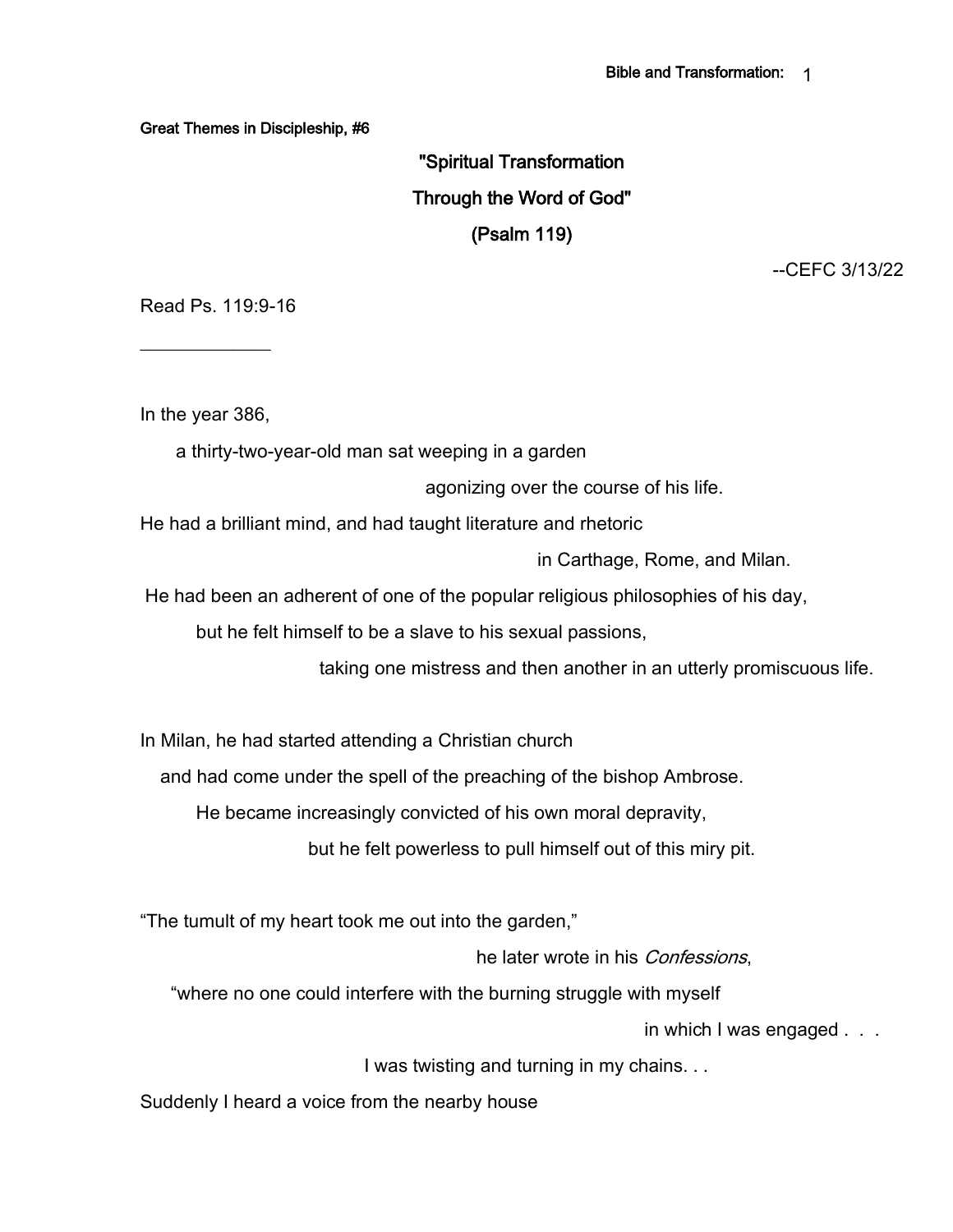chanting as if it might be a boy or a girl . . . saying and repeating over and over again, 'Tolle lege; tolle lege.—

Take up and read, take up and read.' …

I interpreted it solely as a divine command to me to open the book

and read the first chapter I might find …

So I hurried back to the place where … I had put down the book of the apostle…

I seized it, opened it, and in silence read the first passage on which my eye lit:

'not in orgies and drunkenness, not in sexual immorality and debauchery,

not in dissension and jealousy.

Rather, clothe yourselves with the Lord Jesus Christ,

and do not think about how to gratify the desires of the sinful nature.'

I neither wished nor needed to read further.

At once, with the last words of this sentence,

it was as if a light of relief from all anxiety flooded into my heart.

All the shadows of doubt were dispelled."/

So it was that by reading Paul's words from Romans 13 (vv. 13f)

Aurelius Augustinus,

 $\frac{1}{2}$ 

now known to the world as St. Augustine was converted,

and there is arguably no man

who has so shaped the thinking of the Western world as much as he. Augustine was transformed by the Word of God. /

I could tell many similar stories—

of the experience of men like Martin Luther or John Wesley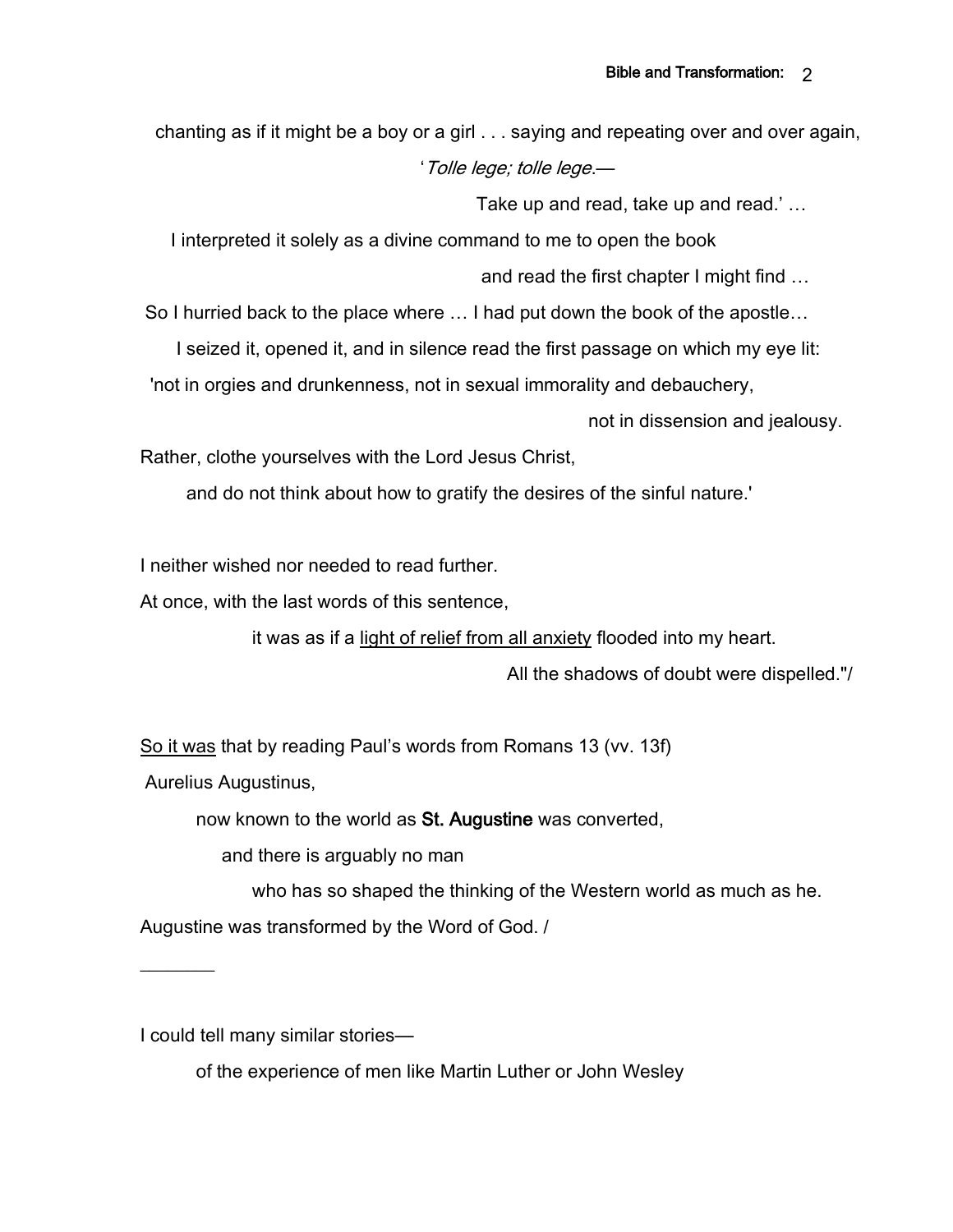or the theologian Karl Barth—

all were captured by the truth of the word of God,

Their lives changed the world.

Let me mention one more—this one more recent.

A young man sat in a jail cell full of anger and hate.

He was a radicalized terrorist—

he had been shot in a gunfight with Federal agents

while being arrested for planting a bomb in a mailbox.

In his solitary confinement he opened the Bible and turned to the Gospels

and read of a Savior whose love melted his hardened heart.

That man, Tom Tarrants, longtime Washington Director of the CSLI

has impacted a number of us in this room.

He was himself transformed by the Word of God.

 $\frac{1}{2}$ 

These are just a few stories;

there are many others,

and not just of great Christian leaders

who spawned great spiritual movements,

but also of ordinary men and women, boys and girls,

whose lives have been impacted in no less profound ways

by the words found in this book.

There is power in these words.

For I am assured, and as we have affirmed,

these words are not merely the words of wise religious teachers--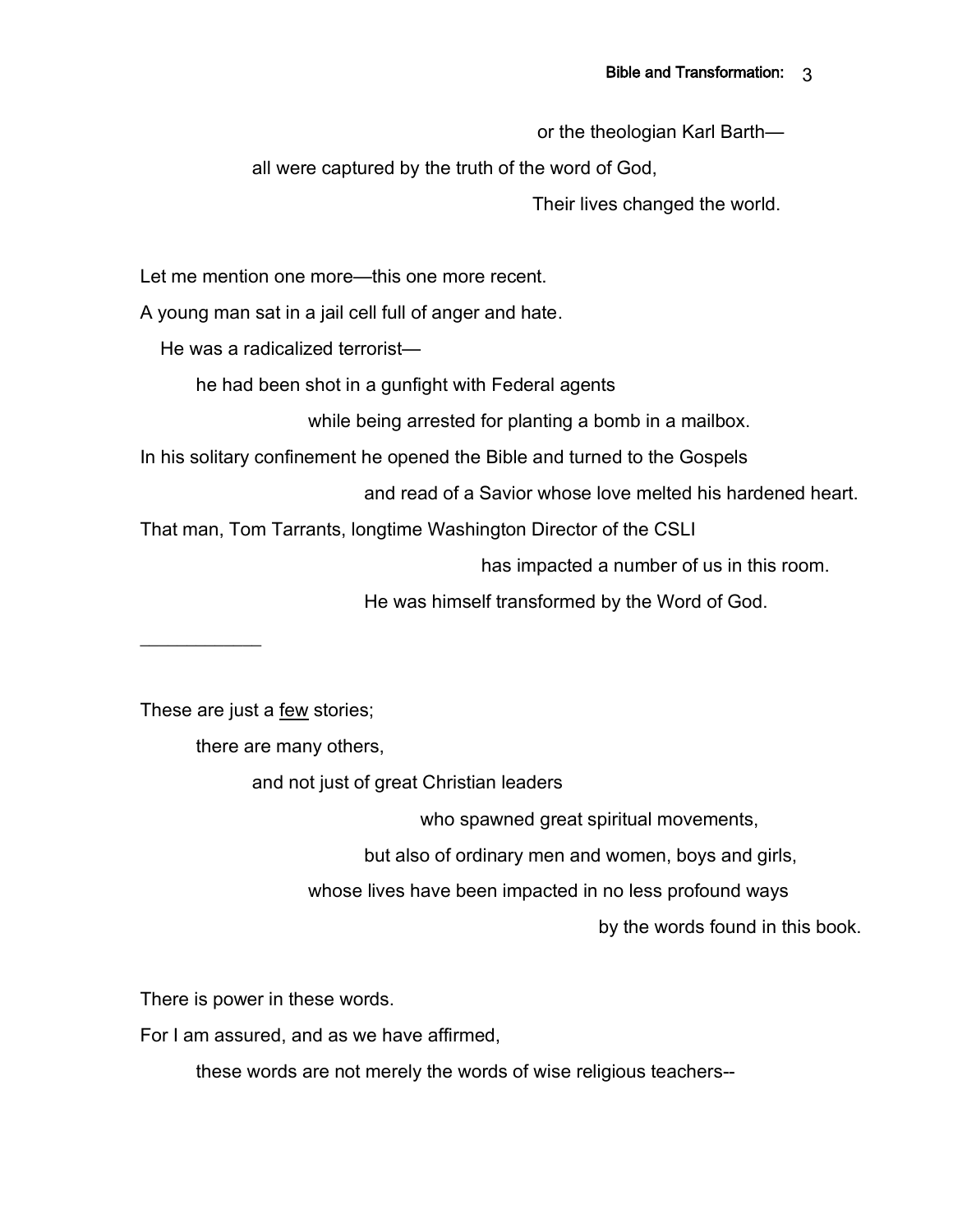these are also the very words of the eternal God--

words by which he speaks life into human souls,

and brings freedom and release to those

held captive to the forces of sin and death.

### The Transforming Power of the Word of God—

that's the theme I want to address this morning,

and I think there is no more important lesson for a disciple of Jesus than this—

if you want to grow in your knowledge of God and your love for Christ

you must become a man or woman of the Word—

### It is the Word of God

## empowered by the Spirit of God

## that brings the life of God into our lives.

As Paul writes in 2 Tim. 3:16,17--

 $\_$ 

"all Scripture is God-breathed and is useful

for teaching, rebuking, correcting and training in righteousness,

so that the servant of God may be thoroughly equipped for every good work." /

We begin our journey as believers by encountering the Word of God--

## Rom. 10:17--"Faith comes by hearing and hearing by the word of Christ."

We respond to the Lord as we hear the Shepherd's voice

calling us by name through his Word.

Paul says this to the Christians of Thessalonica—

1Th. 2:13 --"we also thank God continually because,

when you received the word of God, which you heard from us,

you accepted it not as the words of men, but as it actually is, the word of God,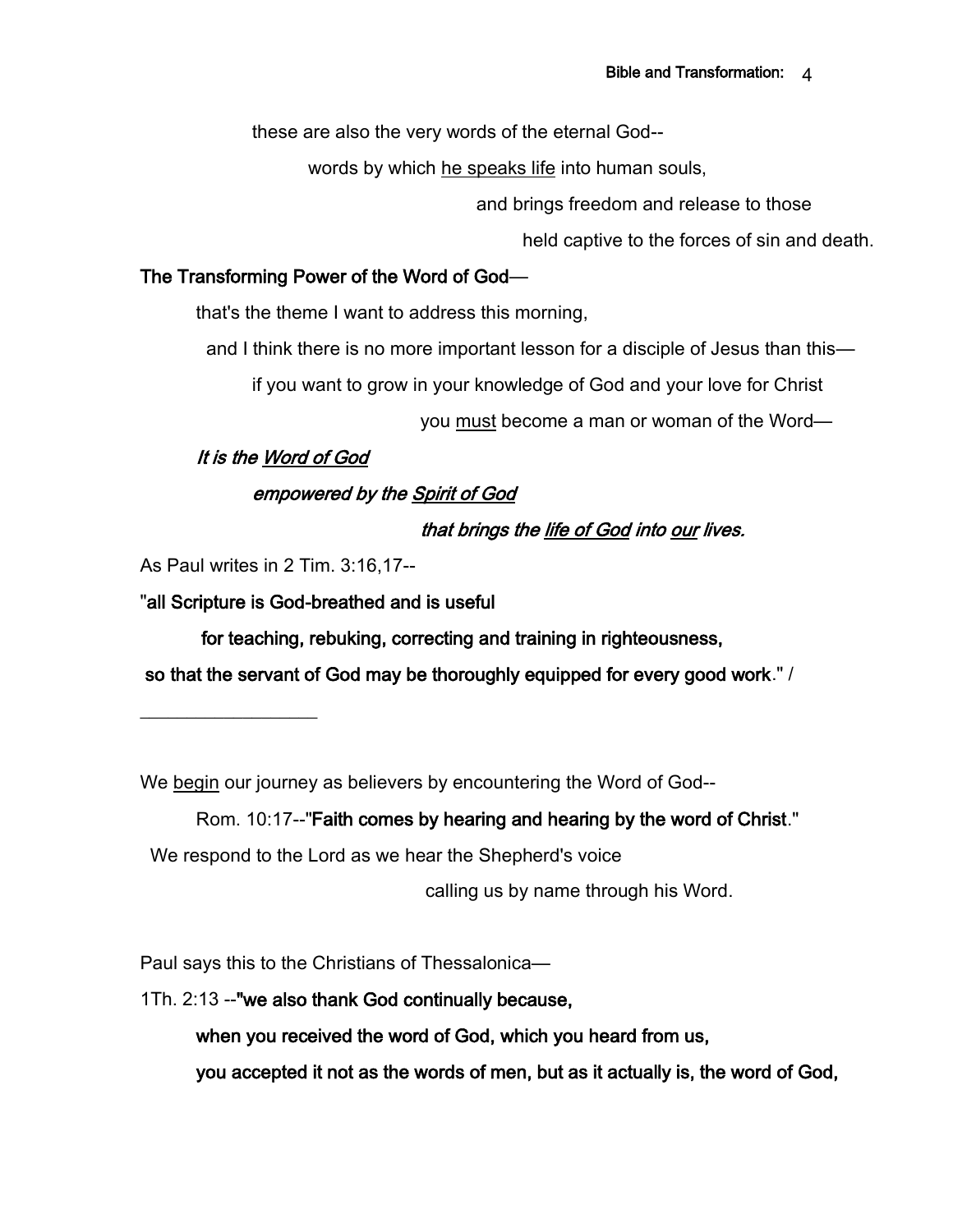which is at work in you who believe." /

But encountering the Word of God is not just where we must begin;

 $\frac{1}{2}$ 

.

it is also where we must remain

if we are to grow in our faith.

Let me direct you to Peter's words in 1 Peter 1— [*project this passage* 

v. 23—"For you have been born again, not of perishable seed, but of imperishable, through the living and enduring word of God. For, "All men are like grass, and all their glory is like the flowers of the field; the grass withers and the flowers fall, but the word of the Lord stands forever." And this is the word that was preached to you. Therefore, rid yourselves of all malice and all deceit, hypocrisy, envy, and slander of every kind. Like newborn babies, crave pure spiritual milk, so that by it you may grow up in your salvation,

now that you have tasted that the Lord is good" (1 Pet. 1:23-2:3)

You have been born again through the living and enduring word of God—

now, Peter says, you are to grow up in your salvation—

how do we do that?

How do we grow into spiritual adulthood?

"Like newborn babies, crave pure spiritual milk,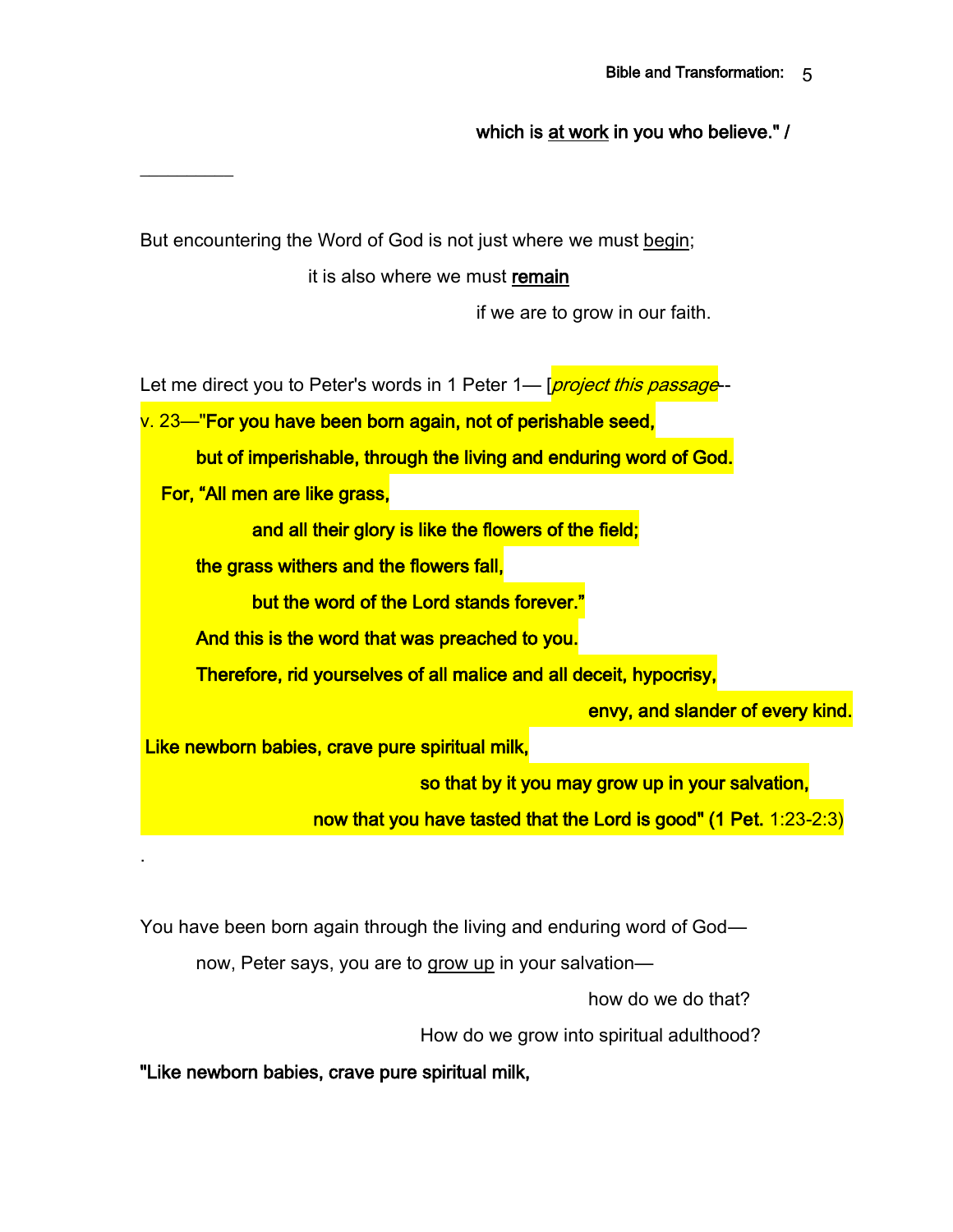### so that by it you may grow up in your salvation,"

Here, this milk that infants crave isn't contrasted with solid food

for those who are mature,

as in, e.g., 1 Cor. 3 and Heb. 5.

Peter's point is the way that infants desire that milk—

they must have it!

There's nothing half-hearted about a newborn baby's desire for milk--

It is the instinctive urge for life-giving nourishment.

Those of you who have had

those memorable middle-of-the-night experiences with a new-born

will know exactly what Peter is talking about.

That's the way we should be toward spiritual milk--

which in this context is that same living and enduring word of God

through which we were born again.

Our spiritual lives depend on it--

we cannot survive without it.

We **must** have the word if we are to grow up in our faith. *//* 

### Why should this be?

Is this a magic book?

When you read it,

does something mystical automatically transpire in your soul? Do you suddenly become holy as your eyes move along the page?

No, I don't think so--and some new Christians are disappointed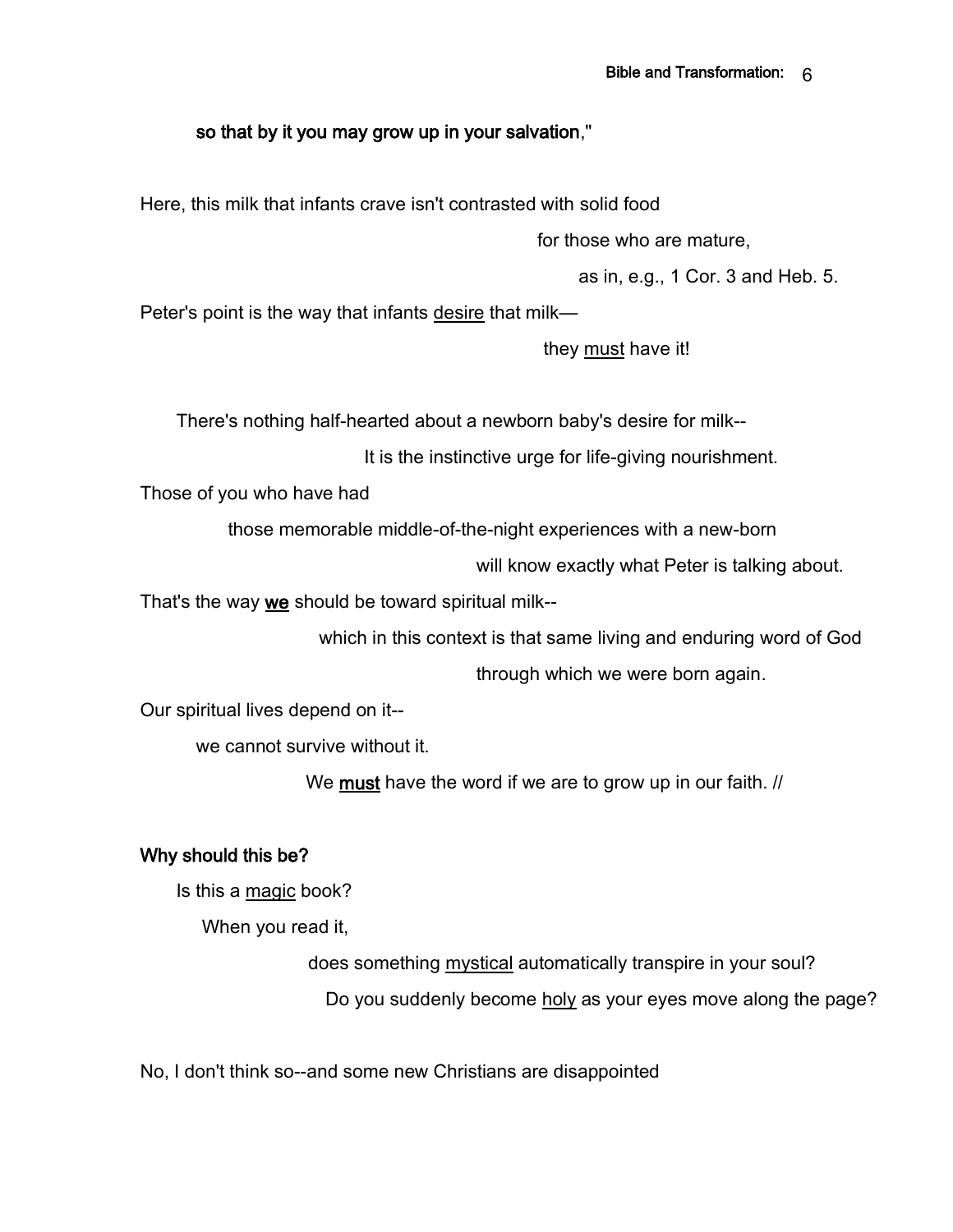when they **aren't** immediately changed.

What happens is this--

Growth in our Christian lives is always related to faith--

it is faith in who God is

and what he has done for us

and what he demands from us

and what he promises to us.

Faith is a trust, a confidence, that moves us to respond to God in loving obedience,

and that same faith allows us then to give ourselves to others in love.

Our faith grows as we come to know God better.

And how does that happen?

By attending to what he has revealed to us about himself in his Word.

God has spoken—

we are to listen to his word.

In that sense, the Bible is the means; it is not the end—

the end is knowing God,

but we know him as he reveals himself in his word.

As someone put it, "The word of the Lord constantly presents the Lord of the word."<sup>1</sup>

The Bible gives life because it puts us in touch with the God who gives life.

1Clowney, 1 Peter, p.79.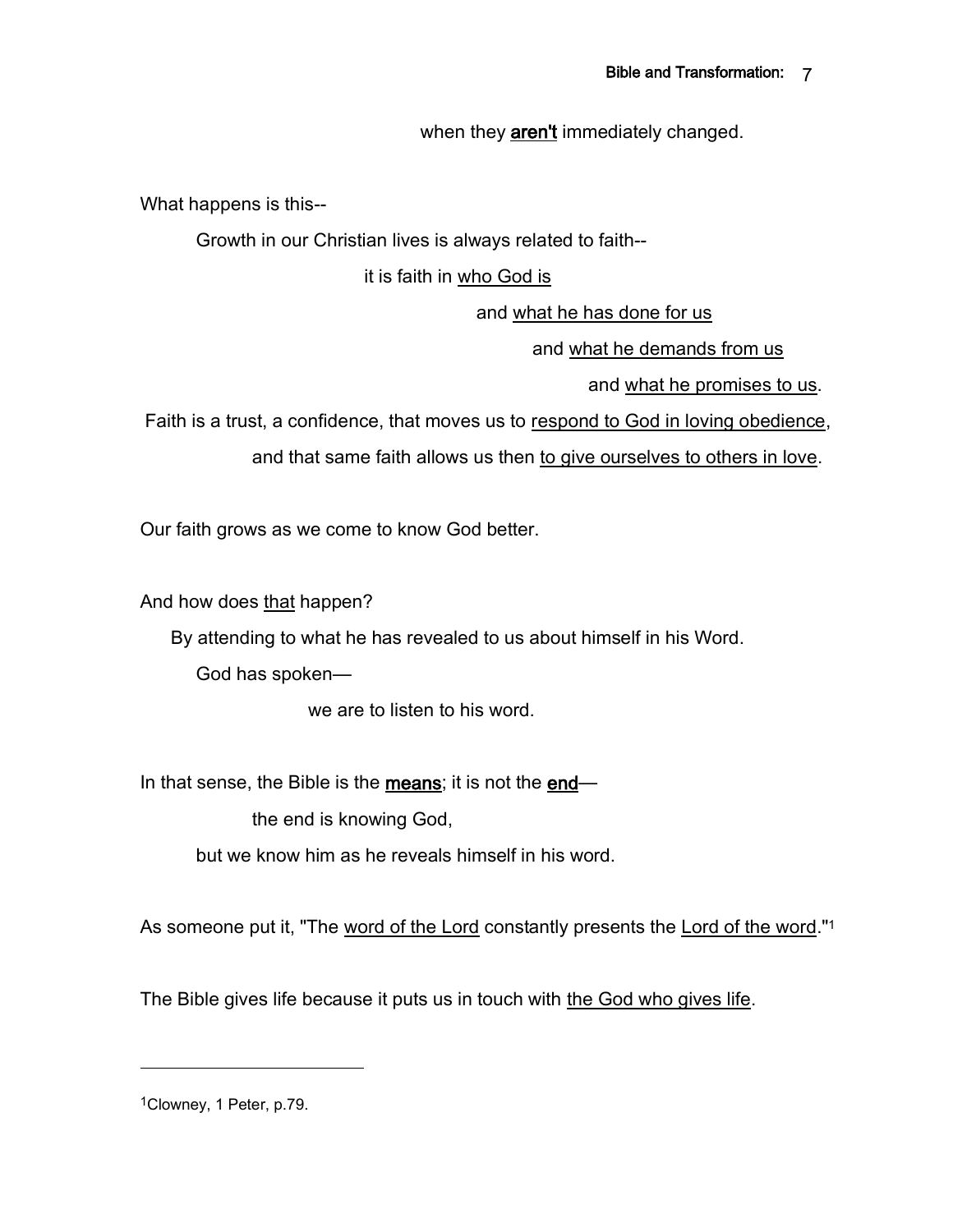We must crave his word for we must crave him.

We are to crave God's word.

 $\frac{1}{2}$ 

It should be a delight to us because God is a delight to us.

And to stir up that delight, I want to take you to the Bible itself./

Psalm 119 is one of the great passages of Scripture extolling the Word of God.

Only 3 or 4 of its 176 verses don't refer in some way to the Word of God,

the commands of God, the law, the commandments, the precepts of the Lord. I'd like to spend a few minutes there this morning.

I've identified six reasons from Psalm 119

why we should delight in God's word—

as we understand better how the Word of God helps us grow.

1. As we look at Psalm 119,

the first source of delight is that the Word of God reveals eternal truth.

Psalm 119:160—"All your words are true;

all your righteous laws are eternal."

The whole notion of truth is up for grabs today.

There's "your truth" and "my truth"—

it all depends on where you stand

and how you happen to view things.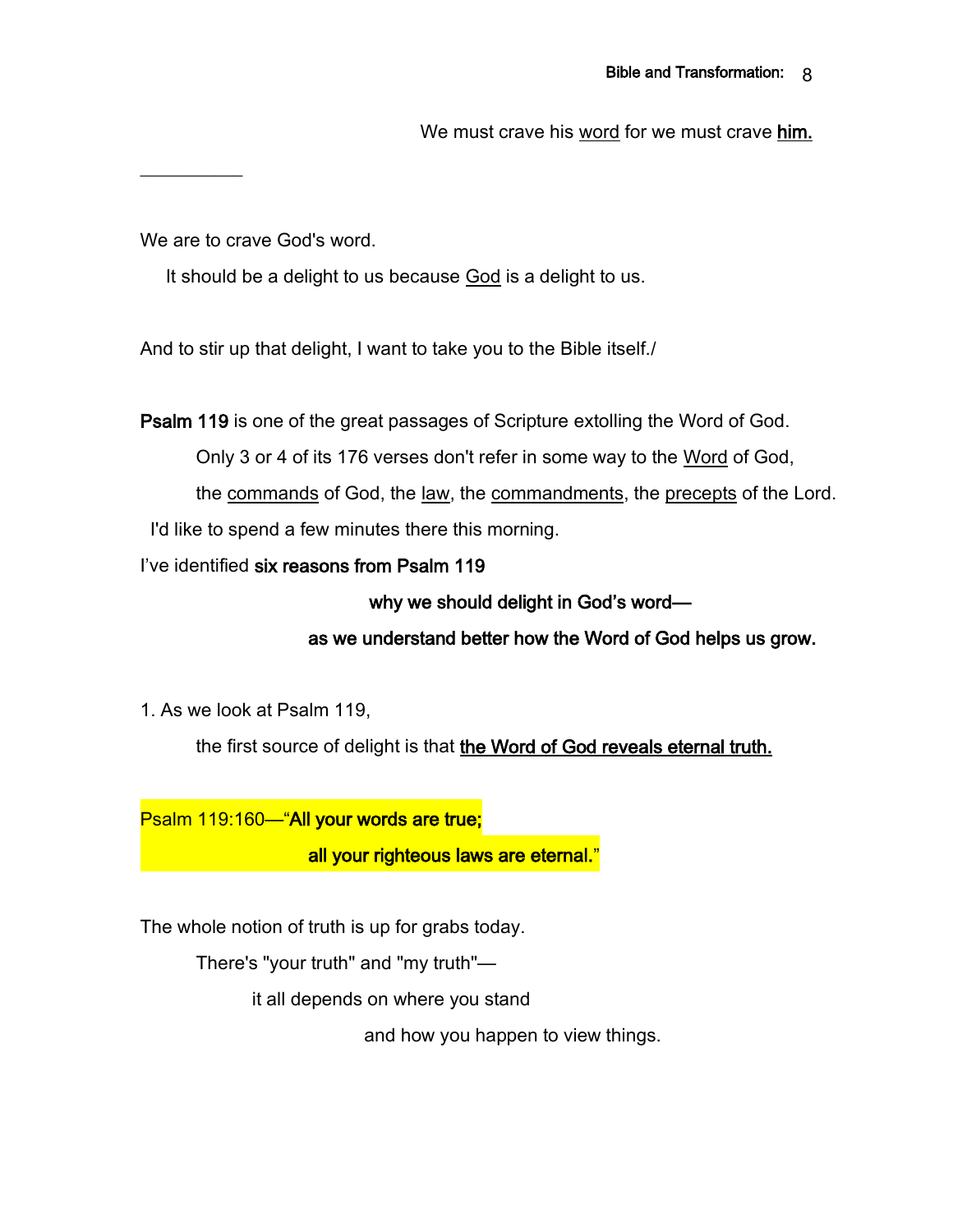As a result, many people seem to be lost at sea, drifting on lifeboats without a paddle.

One observer of the late modern world puts it this way:

"There is no lighthouse keeper. There is no lighthouse.

There is no dry land.

There are only people living on rafts made from their own imaginations.

And there is the sea."<sup>2</sup>

That's a despairing image, isn't it.

We need some fixed point by which to get our bearings in life,

some North Star by which to navigate.

We need a God's eye view of things—that's what truth really is—

and the psalmist says that is exactly what God has given us in his Word.

God's gives us a view of the world that stands *outside* of the world.

It's not a part of the flux of change that we experience every day.

God's word is eternal—

It provides a fixed point

by which to judge all other movement.

It is a lighthouse to guide us.

It stands over against this world

and speaks truth into it.

And because it is eternal, it is always relevant.

And not only is it relevant, it is also reliable—

v. 89—"Your word, O LORD, is eternal;

<sup>&</sup>lt;sup>2</sup> John Dominic Crossan, cited in  $T_{\text{ruth}}$ , by Middleton and Walsh, p. 62.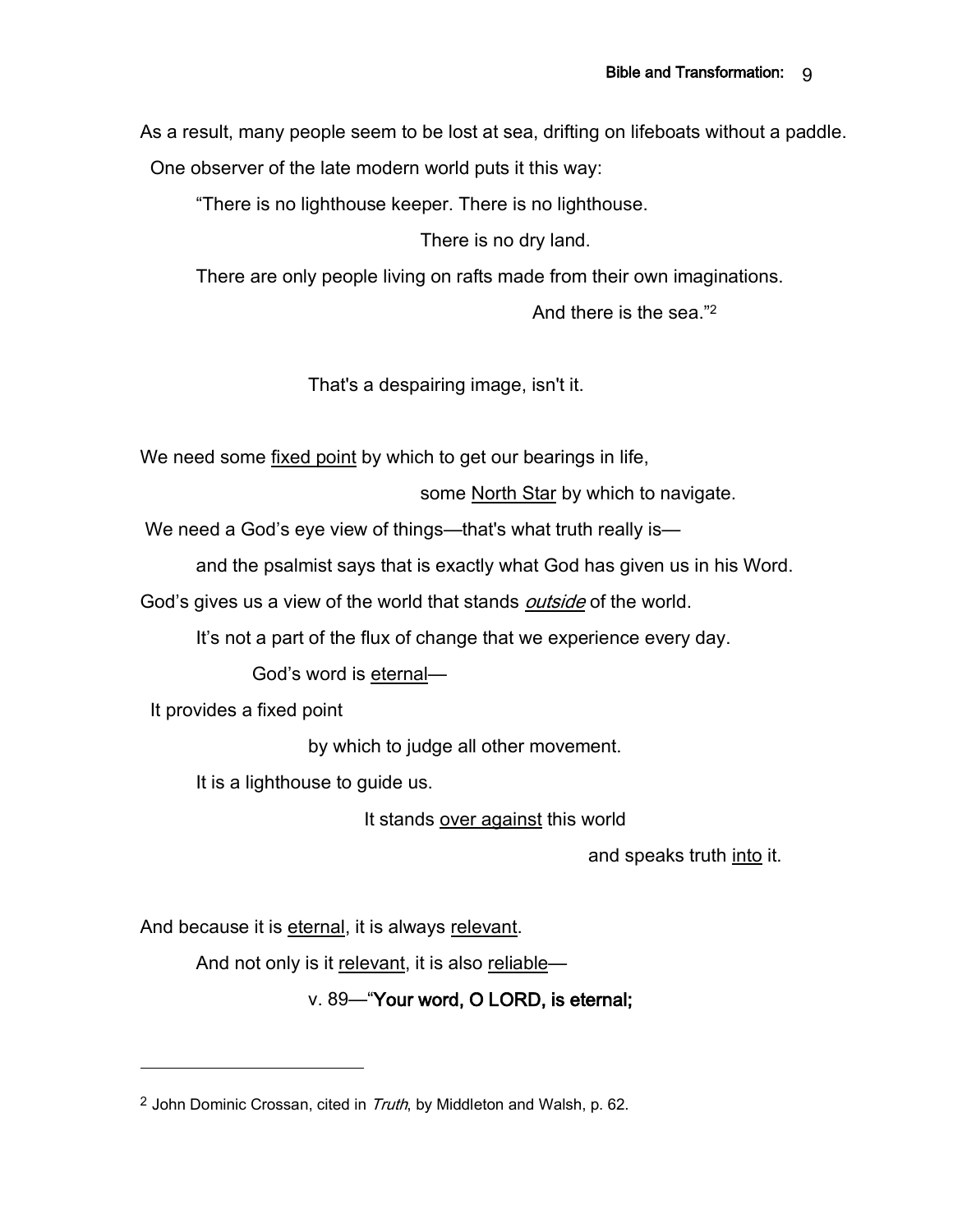### it stands firm in the heavens."

### v. 138 —"The statutes you have laid down are righteous;

#### they are fully trustworthy."

Have you ever seen a picture

of those beautiful multi-million dollar mansions in southern California

built on the palisades overlooking the Pacific Ocean.

They have a spectacular view of the ocean,

but unfortunately, when they have heavy rains,

 these houses sometimes crumble as the sloping ground gives way. There is no firm foundation.

They fall into the sea.

How many lives are just like that—

beautiful to look at, until the rains of life begin to fall.

Maybe it's a health problem, or a relational conflict, or a financial crisis.

Then the flimsy foundation on which they are built starts to give way,

and there is a big crash.

But the Word of God is eternal—it stands firm,

and that's what makes it reliable and worthy of our trust.

By living according to what God says

we can build our lives on a firm foundation that won't give way in the storms of life.

That's the very image that Jesus uses as he concludes his Sermon on the Mount—

and it was one that had a significant impact on my life as a teenager

considering the Christian message seriously for the first time.

What was true? What was reliable? What could I depend on?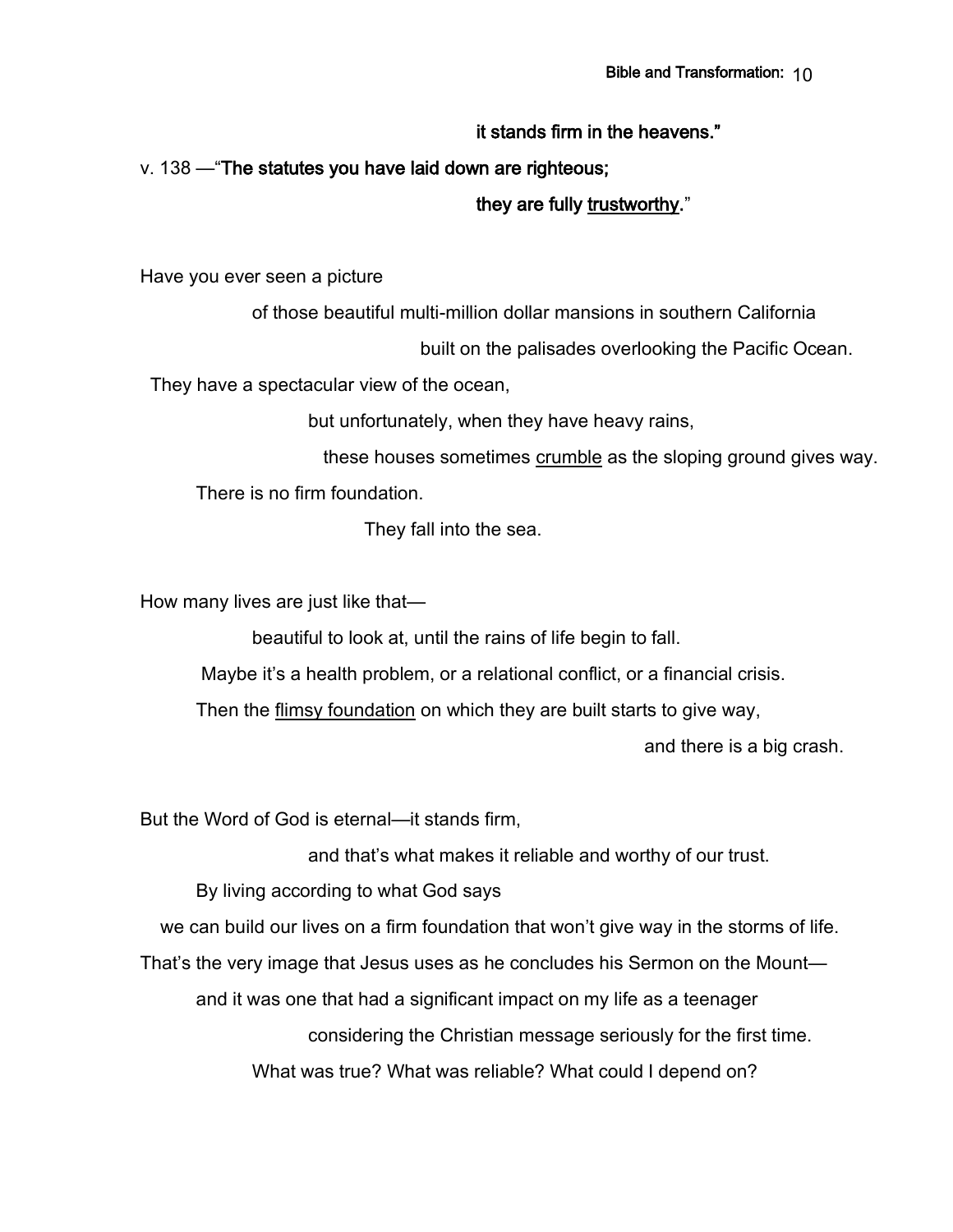What could be a rock on which to build my life?

v. 160—"All your words are true;

all your righteous laws are eternal."

God's word reveals eternal truth.

\_\_\_\_\_\_\_\_\_\_\_\_\_\_\_\_\_\_\_\_\_\_\_\_\_

Next, the psalmist delights in God's word

because the word of God gives practical wisdom.

vv. 97-100—"Oh, how I love your law!

I meditate on it all day long.

Your commands make me wiser than my enemies,

for they are ever with me.

I have more insight than all my teachers,

for I meditate on your statutes.

I have more understanding than the elders,

for I obey your precepts.

There is a wisdom in the Bible that goes beyond

anything that can be attained simply by experience or education.

Living to be 85 doesn't make you wiser

if you keep repeating the same mistakes over and over.

Lots of Harvard Ph.D.s don't have a clue about how to live life.

But what wisdom is found in the word of God!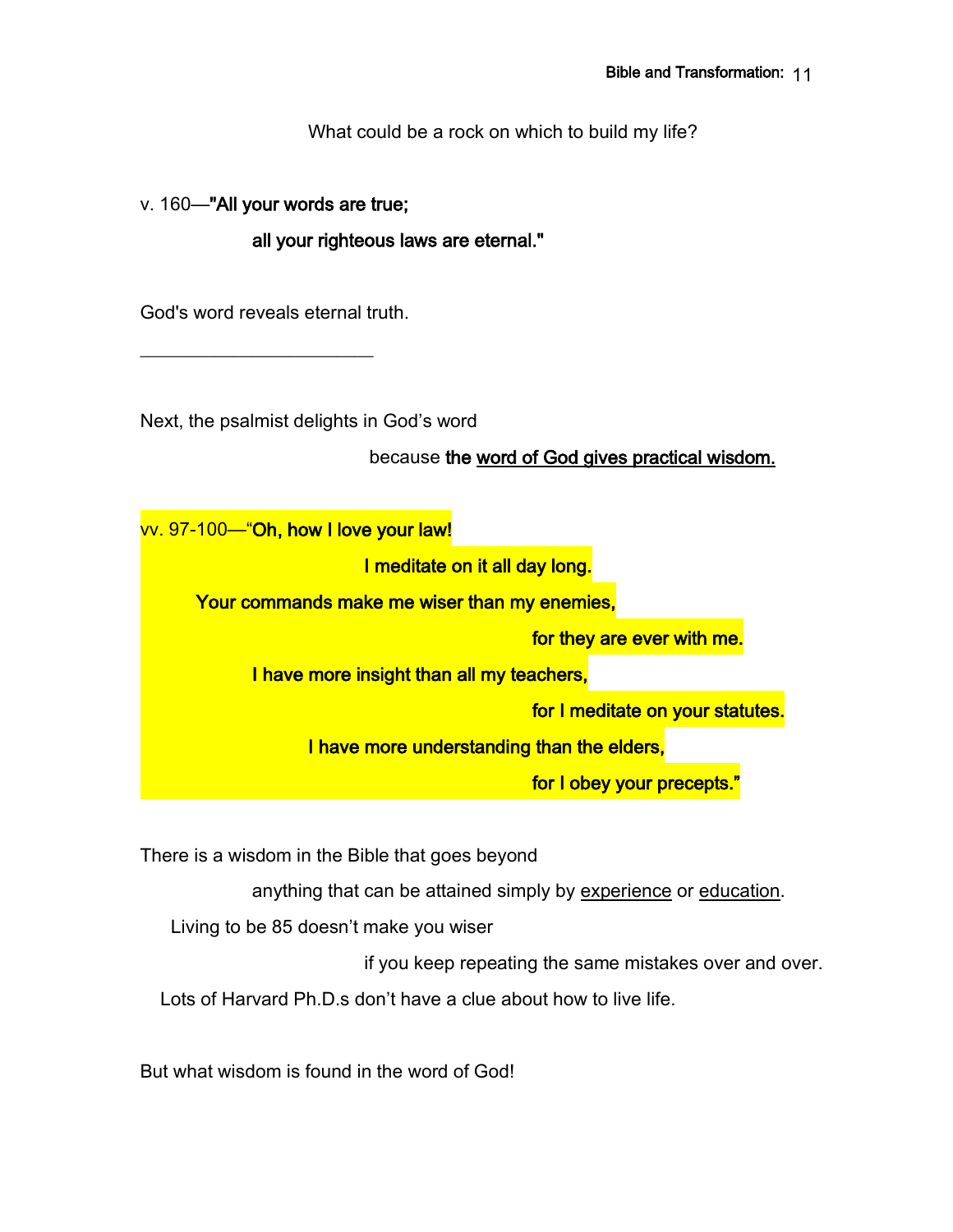It is a wisdom from above,

a wisdom that speaks to the most significant dimensions of this life

and the life to come—

the wisdom about how to get along with people,

how to handle our money,

how to cope with the stresses of life.

But most importantly, the word of God gives us wisdom

about who God is and what his purposes are for our lives—

what it means for us to be human beings created in his image.

It gives us the divine design for human life.

And wisdom is not just about how to live

but also about what is worth living for.

### v. 37--"Turn my eyes away from worthless things;

preserve my life according to your word."

Where else can you get that?

### v. 24—"Your statutes are my delight; they are my counselors."

Who are your counselors?

Where do you go for wisdom about life?

Oh, what mistakes in life we can prevent if we just go to this book!

What hardships and hurdles we can avoid

if we just take God's word to heart and put it into practice!

"Oh, how I love your law!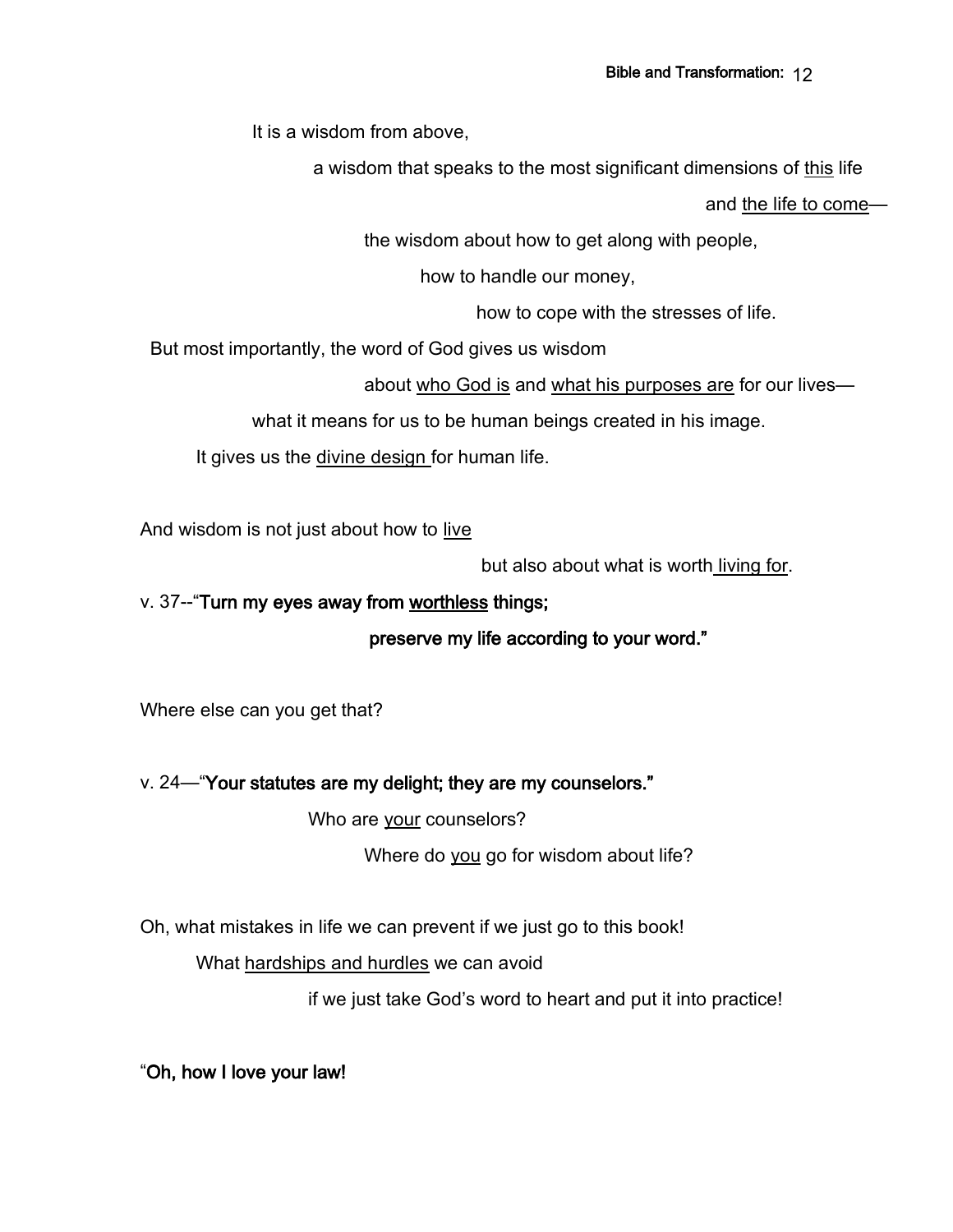Your commands make me wiser than my enemies, ...

I have more insight than all my teachers, . . .

I have more understanding than the elders, . . ."

This leads to one particular dimension of the wisdom that comes from God's word that merits special mention—

it is the wisdom of moral purity.

vv. 9-11 —"How can a young person stay on the path of purity?

By living according to your word.

I seek you with all my heart;

do not let me stray from your commands.

### I have hidden your word in my heart that I might not sin against you."

How does the word of God help to keep our lives pure?

Supremely by speaking the truth.

You see, all sin is rooted in a lie.

Didn't the tempter say to Eve,

 $\overline{\phantom{a}}$  , where  $\overline{\phantom{a}}$ 

## "Did God really say, 'You must not eat from any tree in the garden?'"

The devil deceives and confuses us,

and we look at the forbidden fruit, in whatever form it may take,

and it starts to look good for food

and pleasing to the eye,

and desirable for gaining wisdom.

We become short-sighted,

seeing only the immediate gain, for sin can be pleasurable for a moment,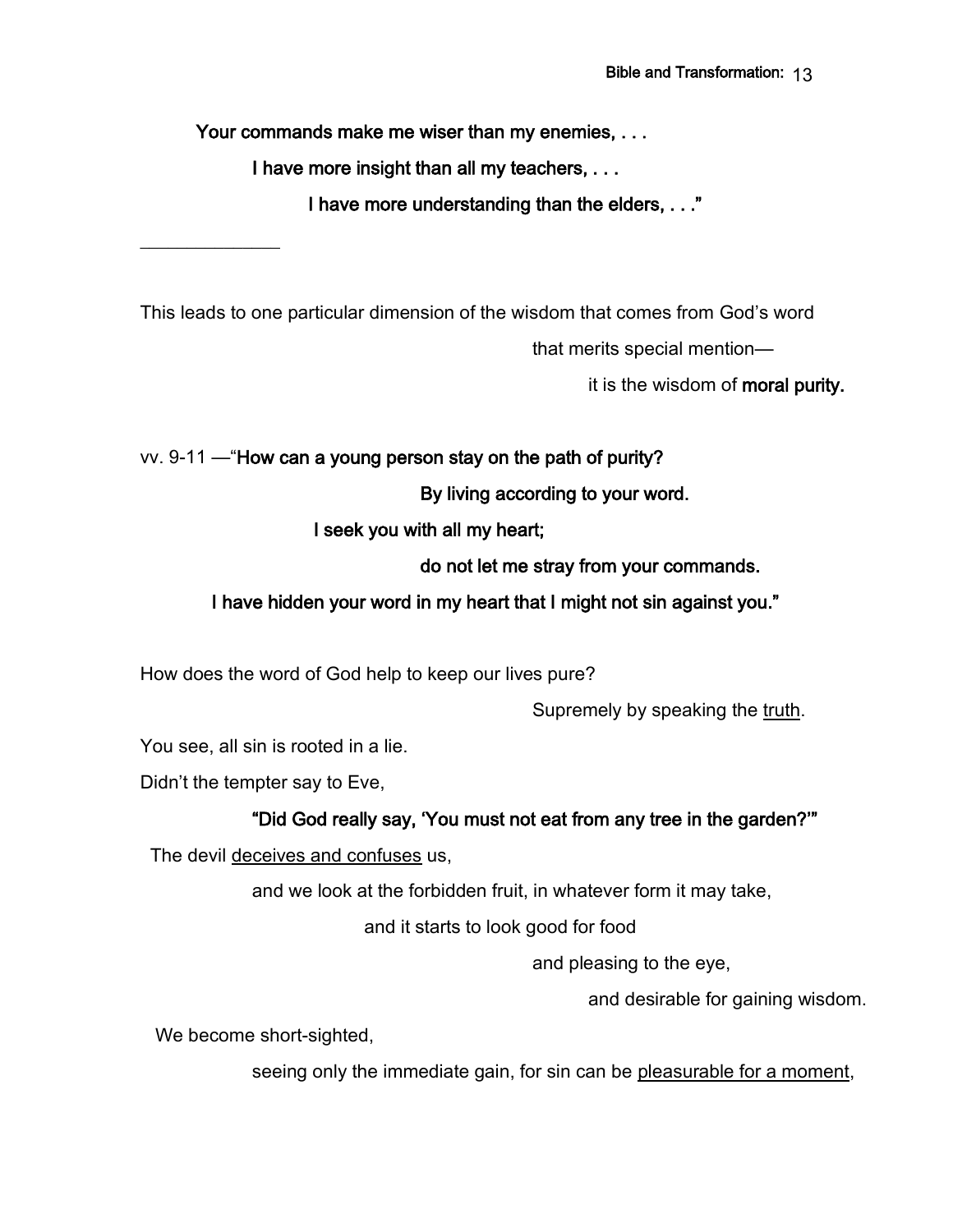and we ignore any long-term consequence.

We begin to listen to a *voice inside* that justifies our covetousness

or our envy or our greed or our lust—

"You deserve better," we say to ourselves.

"Why should she get that big house?"

"You should have gotten that promotion.

The boss must have something against you."

"Just one look—it won't hurt anybody."

There is nothing inside us strong enough to withstand this immoral onslaught.

We need a word from the outside—

a word from God, to speak truth into our situation,

cutting through the deception,

and reminding us what is good and right.

Isn't that how Jesus himself used the sword of the Spirit, which is the Word of God,

when he did battle with Satan when he was tempted in the wilderness?

He responded to the devil's taunts with the sure truth of Scripture.

It was hidden in his heart,

a concealed weapon, for which you do not need a license,

ready to be engaged at any time in self-defense.

•So, for example, when you feel snubbed, not getting the praise you think you deserve, instead of getting in a huff,

you can recall the words of Scripture which say,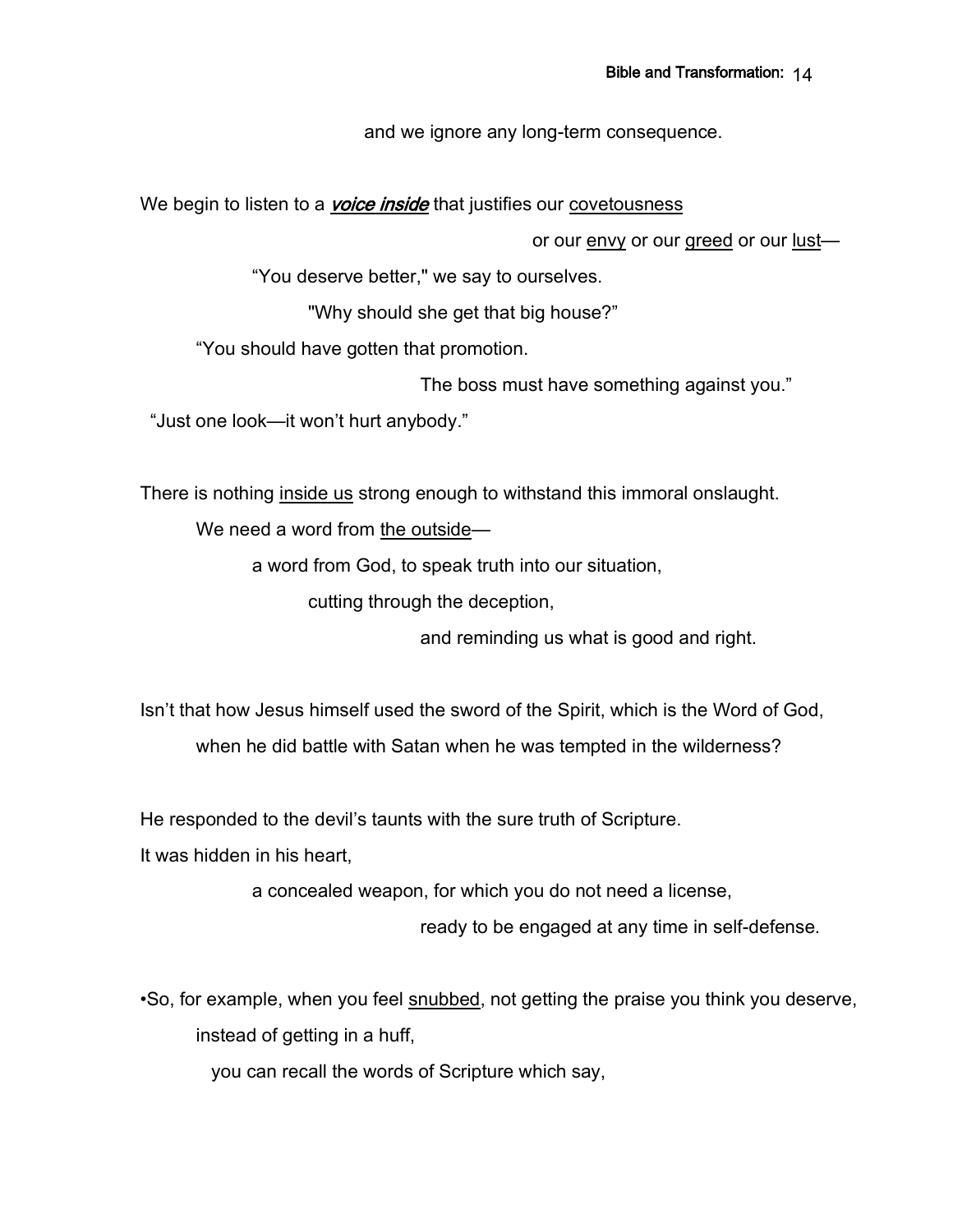# "Humble yourself under the mighty hand of God and he will exalt you at the proper time."

•When you are offended by something someone has said,

instead of responding in kind,

you can recall the words of Scripture, which say,

### "Do not repay anyone evil for evil,"

but instead "Bear with each other,

### and forgive whatever grievance you may have toward one another.

Forgive as the Lord forgave you."

•When you are drawn to a magazine stand or an internet site that is sexually explicit, instead of toying with the temptation,

you can recall the words of Scripture, which say,

### "Flee youthful lusts

### and pursue righteousness."

•Or when you feel proud of your spiritual progress

and begin to look down on those poor sinners all around you,

you can recall the words of Scripture:

"if you think you are standing firm,

be careful that you don't fall!." (1 Cor. 10:12).

The Word of God hidden in our hearts has the power to speak truth

which helps us to combat the temptations that assail us every day.

What a great benefit that is!-

what a great protection that is!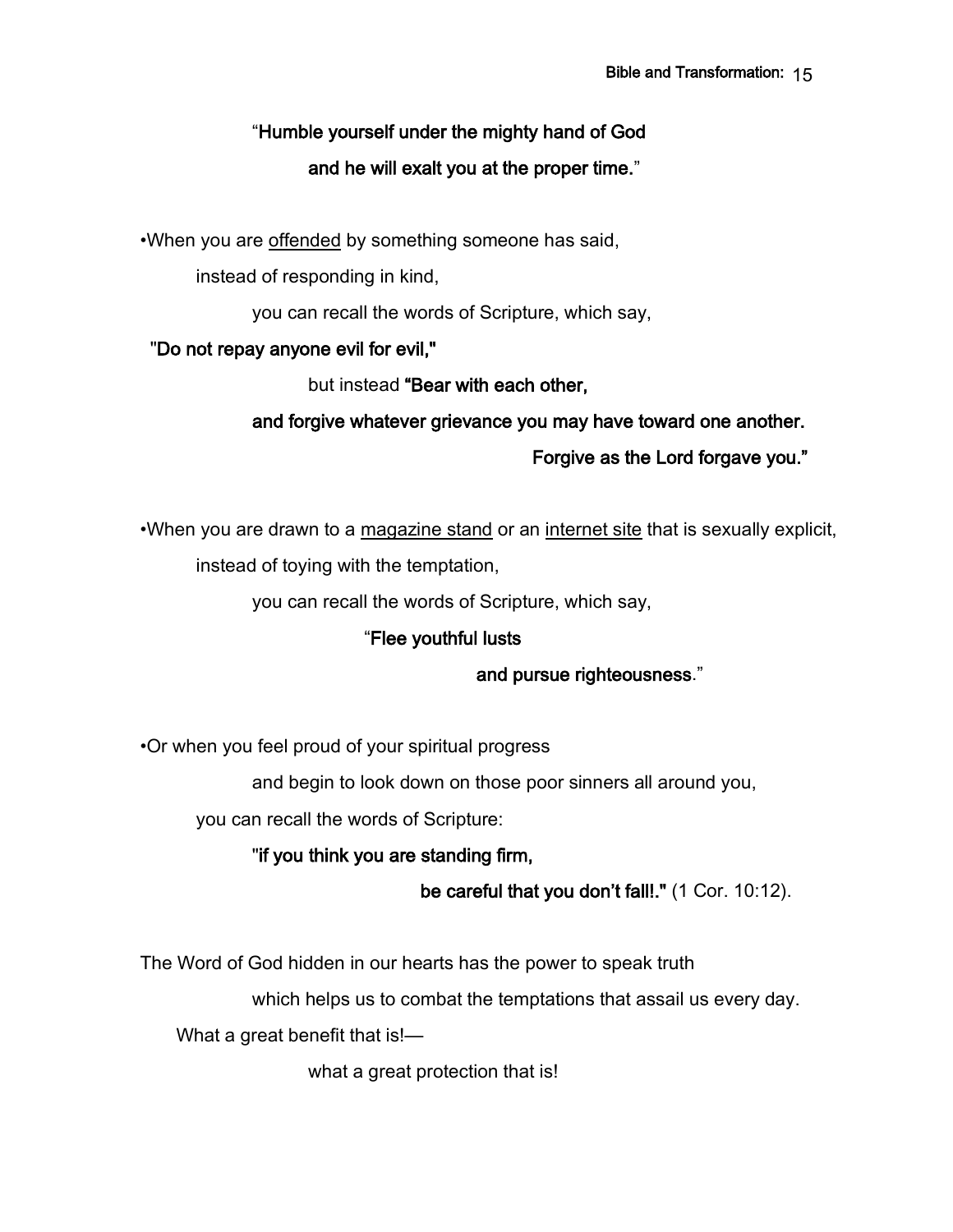"I have hidden your word in my heart that I might not sin against you."

 $\overline{\phantom{a}}$  , where  $\overline{\phantom{a}}$ 

I move on—

Next, the psalmist delights in the word of God

because it results in real freedom.

"I will walk about in freedom, for I have sought out your precepts." (v. 45) "I run in the path of your commands, for you have set my heart free." (v. 32)

Seeking out the precepts of God,

living in obedience to God's commands—

this is true freedom, he says.

Our world thinks just the opposite.

The world's freedom is the freedom from all constraints.

The world believes that freedom isn't found in obedience to anybody.

It is the ability to choose whatever I want, whenever I want,

without you or anybody else saying anything about it.

Freedom and authority,

freedom and submission—these are incompatible concepts in the world's eyes.

But the real freedom spoken of in the word of God is different.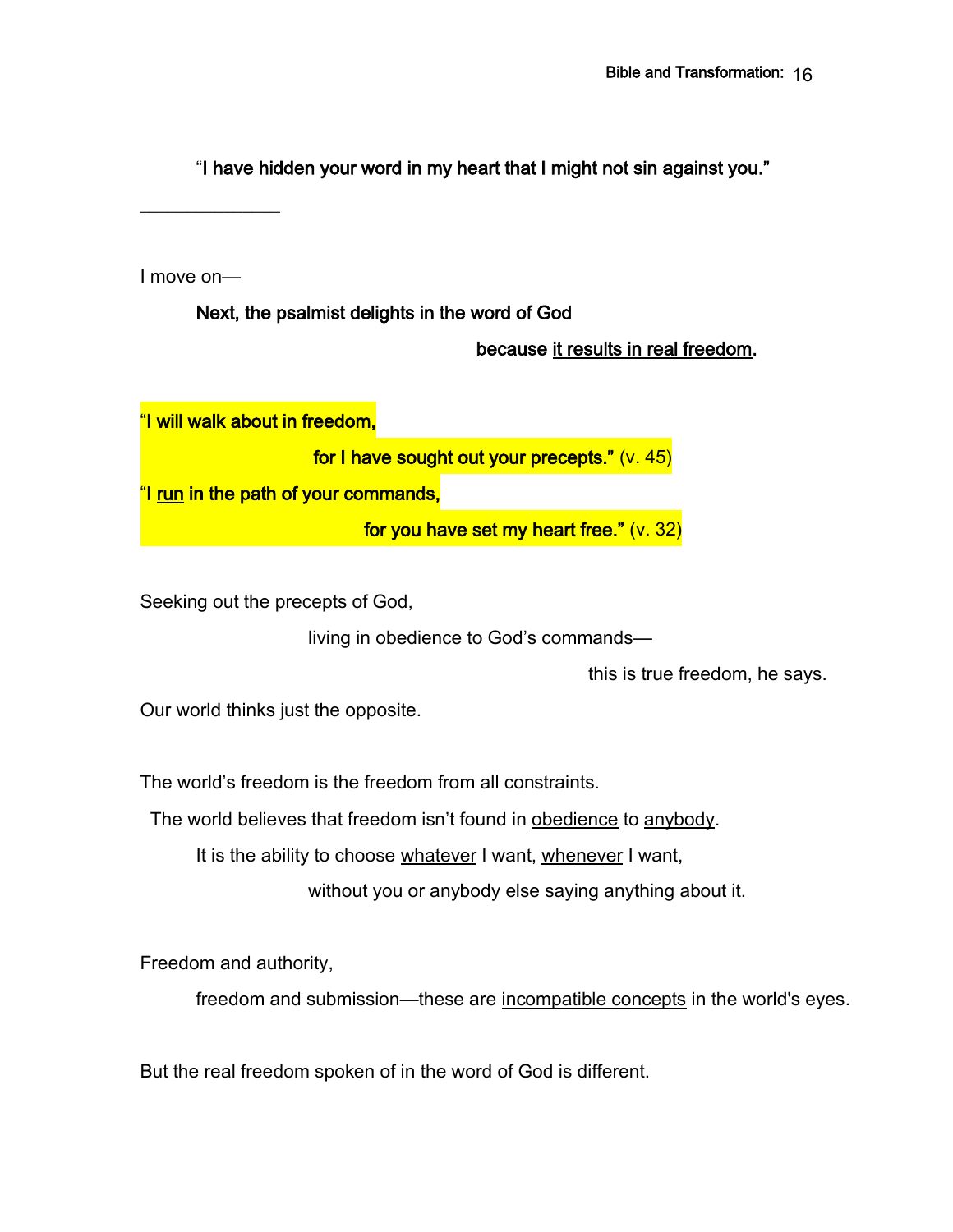It's the freedom to be fully human as God created humans to be.

Just as the freedom of an eagle is to soar in the skies,

and the freedom of a whale is to swim in the seas,

so our freedom as human beings is to live in relationships of love

with our God and our neighbor.

Real human freedom is a freedom from the bondage of guilt,

it is a freedom from the constraints of self-centeredness.

It is a freedom to give of ourselves to others selflessly.

That kind of freedom doesn't come through a war of liberation

or a constitutional convention.

It comes through the powerful work of the word of God

transforming a sinful human heart.//

It does seem paradoxical, doesn't it—

this psalmist, who seems obsessed with obedience to a will not his own,

discovered in that obedience a freedom he could find nowhere else.

Jesus said it himself—

 $\mathcal{L}_\text{max}$  , which is a set of the set of the set of the set of the set of the set of the set of the set of the set of the set of the set of the set of the set of the set of the set of the set of the set of the set of

"If you hold to my teaching, you are really my disciples.

Then you will know the truth, and the truth will set you free." (Jn. 8: 31,32)

This is what the word of God offers us—real freedom.

No wonder the psalmist delights in it.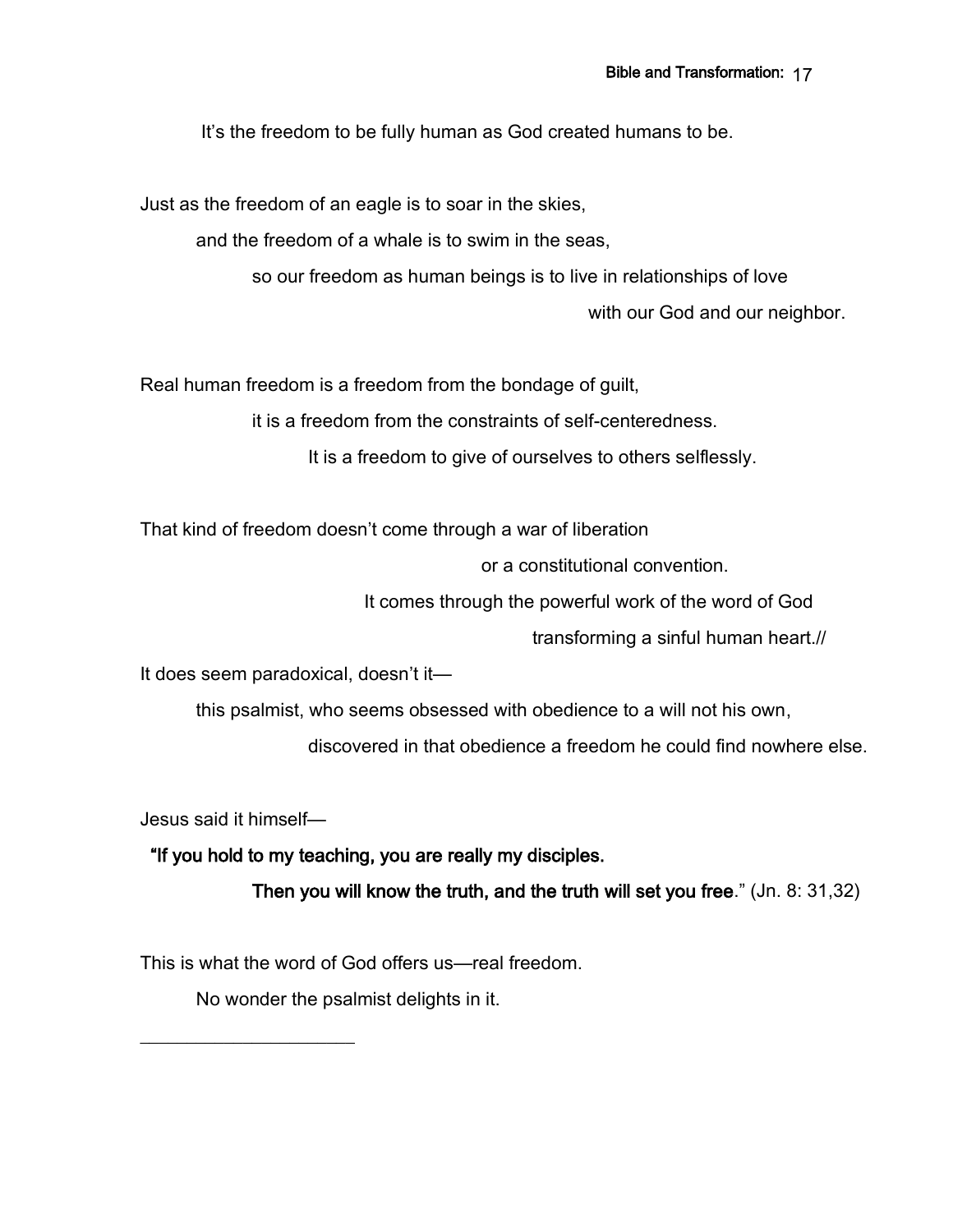But even his delight with the word of God

doesn't mean that he always lives in a state of happiness.

Life in this fallen world is not that way—

there will be times of trial and hardship and pain.

But then, too, the word of God meets the need of his heart.

The psalmist prays in v. 28—

#### "My soul is weary with sorrow;

### strengthen me according to your word."

Lord, speak your word into my situation.

Let me hear something from you.

For example, the word of God speaks to us of God's sovereign power-

It affirms that nothing is impossible with him,

nothing takes him by surprise,

nothing can thwart his good purposes in our lives.

That word gives strength to face the bombardment that life throws at us.

The psalmist says in v. 52—

"I remember your ancient laws, O LORD,

and I find comfort in them."

v. 76—"May your unfailing love be my comfort,

according to your promise to your servant.

and in v. 50—

"My comfort in my suffering is this: Your promise preserves my life."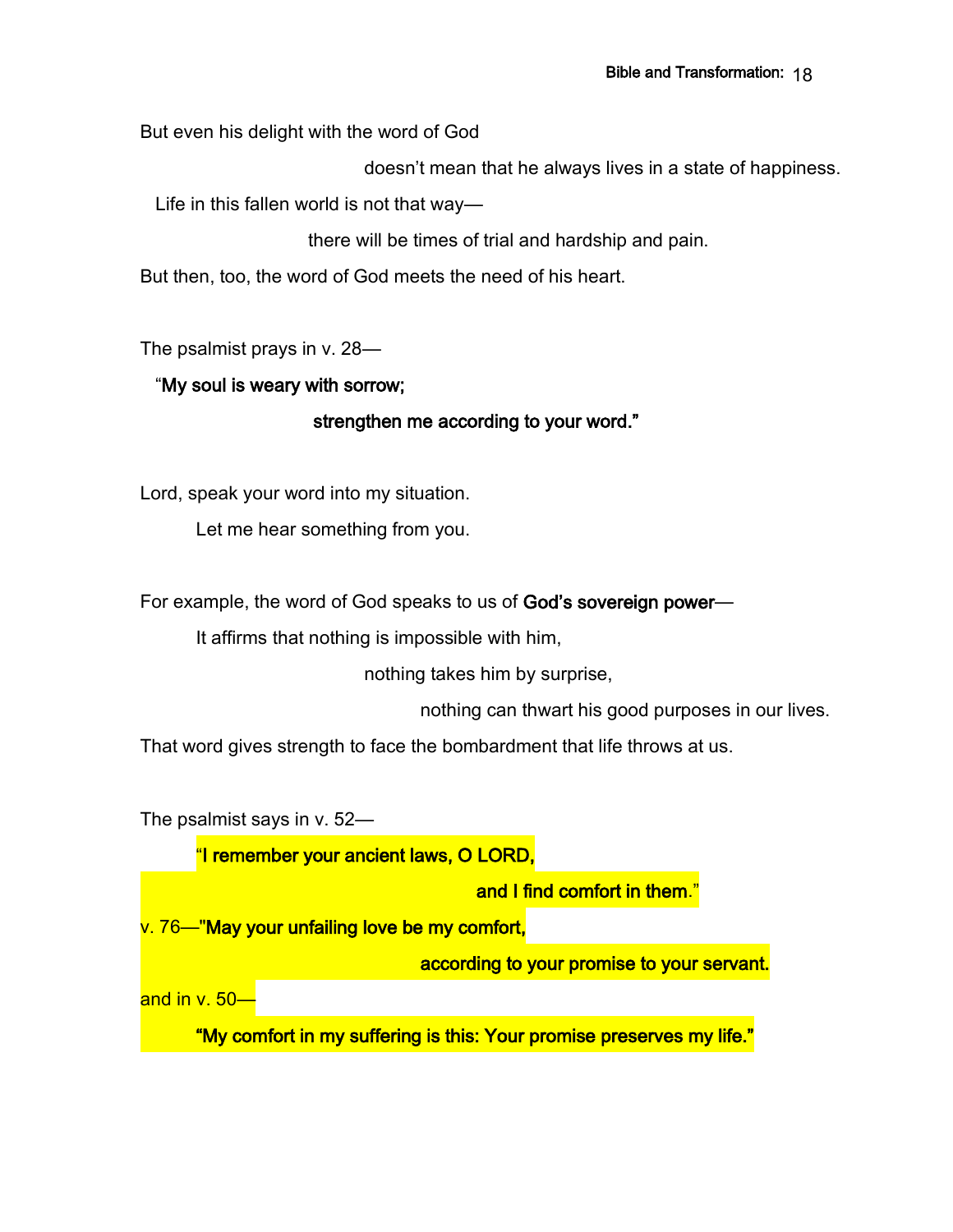Or from Psa. 94:19—"When anxiety was great within me,

your consolation brought joy to my soul."

Sometimes we find ourselves in situations that look so hopeless

that all we have to hold on to is the promise of God—

Something happens, and we wonder,

How in the world could anything good come out of this?

But God's word tells us (Rom. 8:28),

# "In all things God works for the good of those who love him and are called according to his purpose."

Our future looks grim,

but God's word tells us in Jer. 29:11 that he knows the plans he has for us, plans to give us a future and a hope.

The psalmist, looking back on his own time of hardship, testifies in v. 92—

v. 92--"If your law had not been my delight,

I would have perished in my affliction."

In fact, he discovered, as so many people have,

that it is in the midst of affliction

that our ears are often most attuned to hear God's voice.

And because hearing the voice of God is so valuable to him,

he can even say in v. 71,

v. 71-- "It was good for me to be afflicted

so that I might learn your decrees."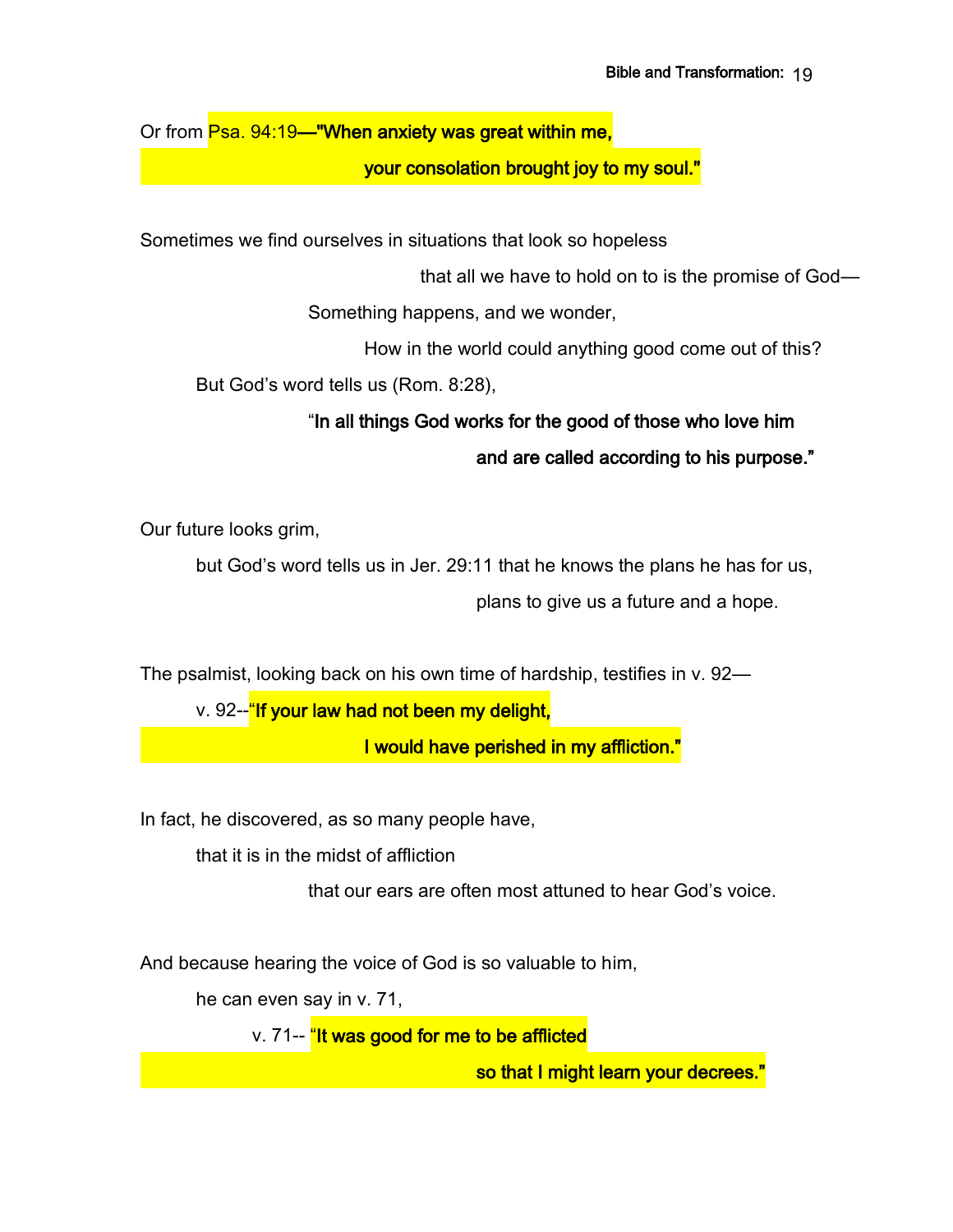Strength, comfort, hope—

 $\overline{\phantom{a}}$  , where  $\overline{\phantom{a}}$ 

that's what the word of God offers us in our time of trial.

We can find delight in the word of God

because it reveals eternal truth;

it gives practical wisdom;

it leads to moral purity;

it results in real freedom.

and it provides emotional encouragement;

No wonder the psalmist cherishes God's word as something precious.

But some might say that there is a danger here—

isn't the psalmist in danger of getting his focus all wrong—

isn't he in danger of bibliolatry—a worship of the Bible.

Can't you be so centered on the book that you forget its Author?

I suppose that's possible,

but that's certainly not true here.

For the psalmist's delight in the word of God

is a consequence of what that word expresses—

the very love of God himself.

All that the word of God does for us

is an expression of God's love.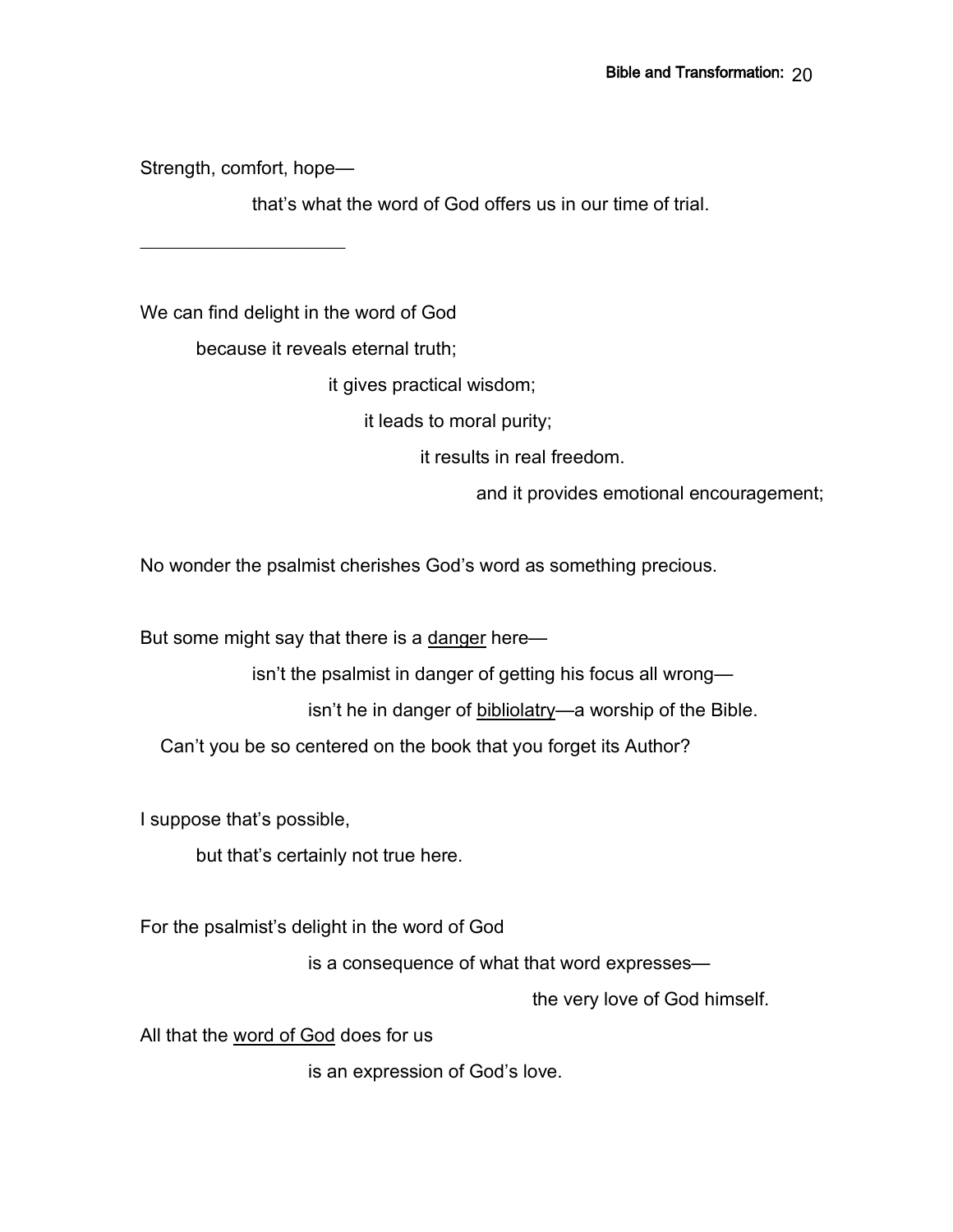God's word is an expression of his character--

v. 68—"You are good, and what you do is good;

teach me your decrees."

v. 41—"May your unfailing love come to me, O LORD,

your salvation according to your promise;"

This is what our words do, isn't it—

they reveal ourselves.

The psalmist is right to revel in the word of God—

Don't lovers say the same thing?

"Your words are sweet to me.

I cherish each one," we say.

[Illus—my letters from Susan when we were engaged—that were stolen!]

Think about it--Why do Valentine cards have words?

If they don't, we're expected to add them,

because words express our hearts,

they can communicate our love.

And in his word to us, God instructs us about his own character

and his design and his desire for our lives in this world.

More than that, he commits himself to us—

he makes promises to us that we can depend on.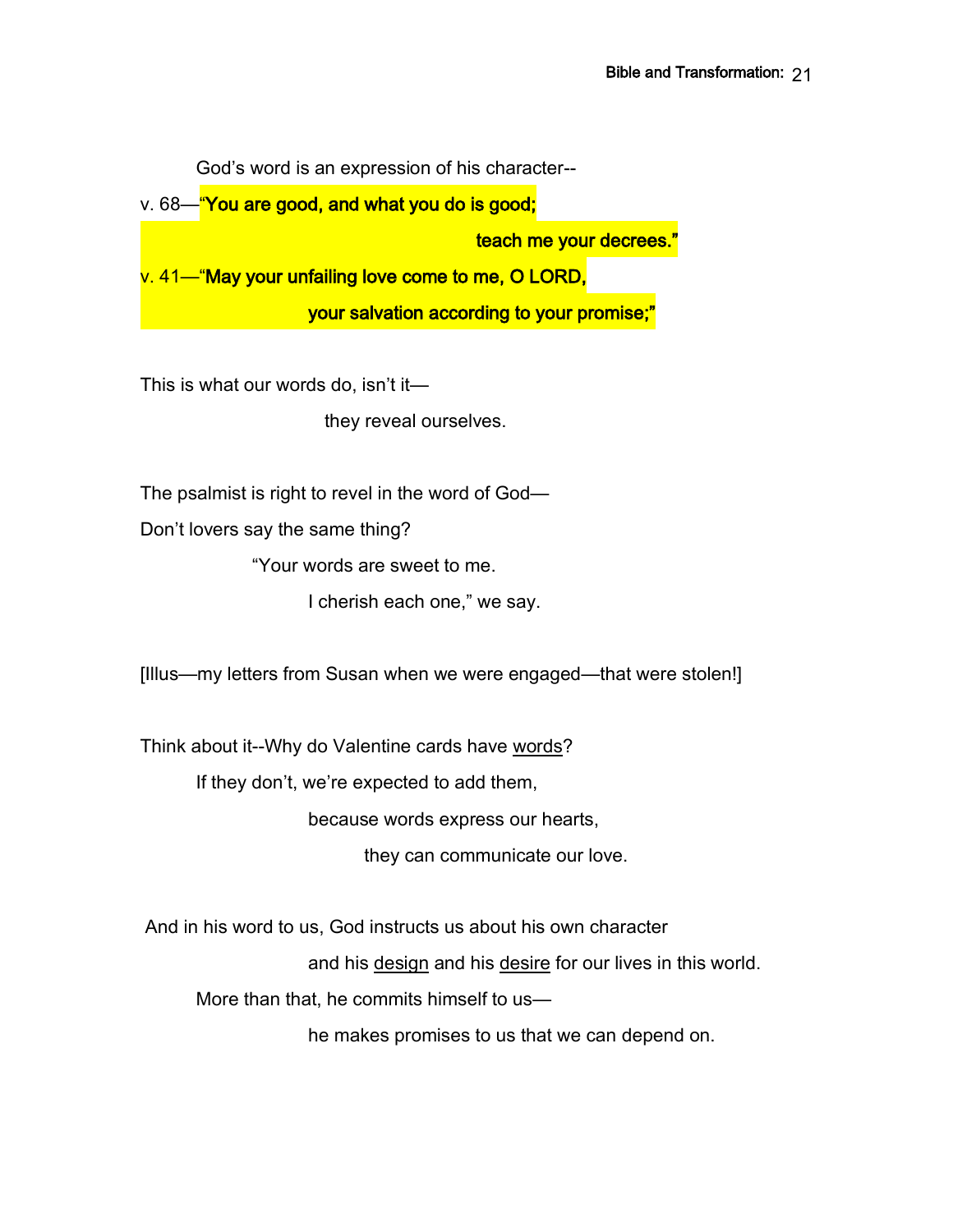All of this is an expression of his love.

He gives us truth to build our lives on;

he encourages our hearts;

he offers wisdom for living;

he leads us to moral purity;

resulting in real freedom—

he does all this because he loves us.

The psalmist loves God's Word because he loves the God who expresses himself through that word.

He speaks often of seeking God's word

but in v. 58—"I have sought your face with all my heart"—it's the same thing.

It is part of the very nature of God that he wants to express himself in love,

and he expresses his love in words.

One day we won't need a book to mediate God's word to us.

One day he will address us face-to-face,

but not yet.///

 $\overline{\phantom{a}}$  , where  $\overline{\phantom{a}}$ 

But then, he has spoken face-to-face, hasn't he.

In the opening verse of the book of Hebrews we read,

"In the past God spoke to our forefathers through the prophets

at many times and in various ways,

but in these last days he has spoken to us by his Son."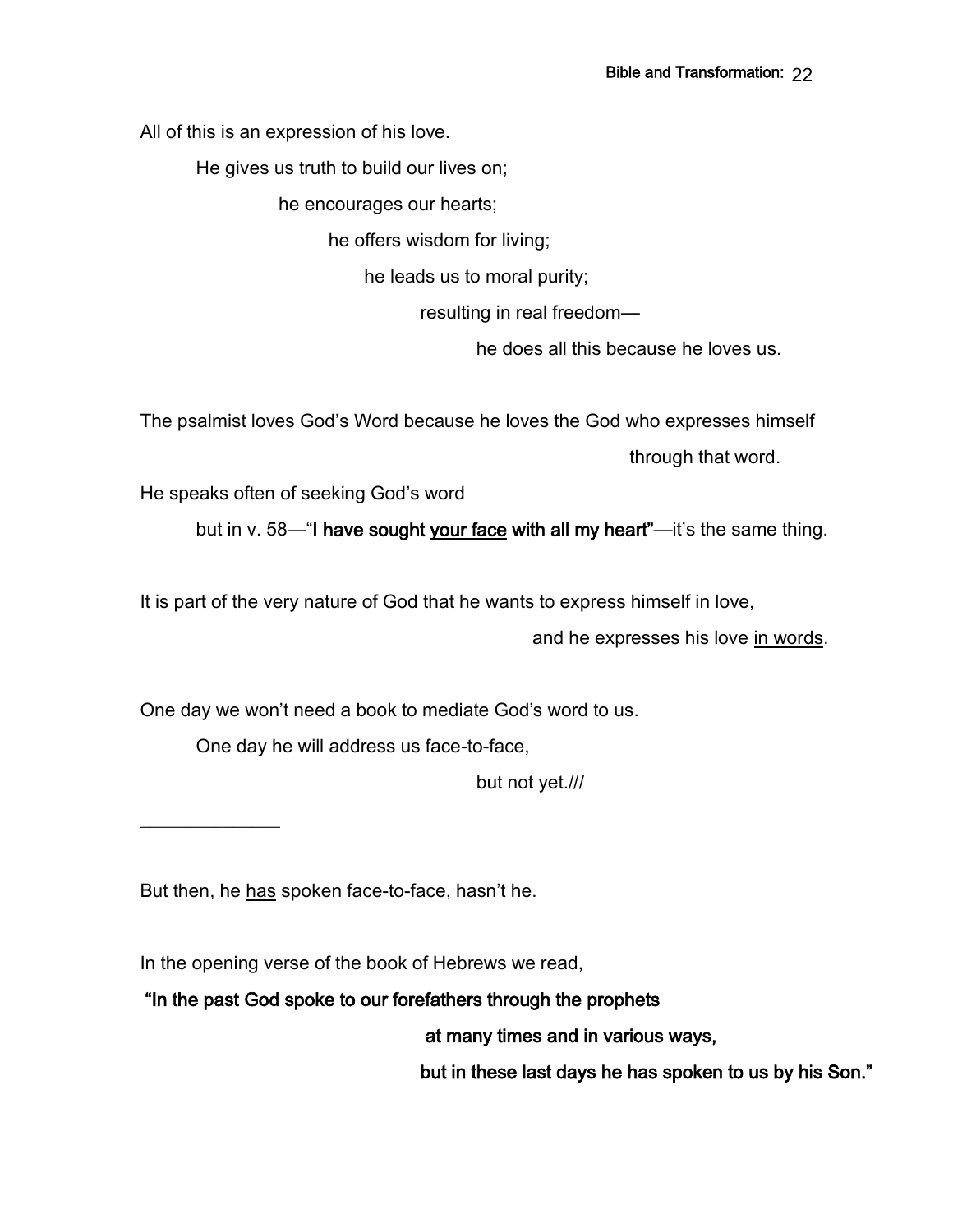In the beginning of the Gospel of John we read,

### "In the beginning was the Word, and the Word was with God

and the Word was God."

And then we read,

"And the Word became flesh and dwelt among us, and we beheld his glory,

the glory as of the One and Only, who came from the Father,

full of grace and truth" (Jn. 1:14).

The Word of God has become embodied in a Person—

the Lord Jesus Christ,

who himself was a man of the Word of God—

he was soaked in Scripture—

it was on his lips,

and it guided his life.

For him, the words of Scripture had authority to settle any dispute—

as he asked his opponents, "Have you not read . . . ?"

He did not come to abolish the law and the prophets, but to fulfill them.

All the Scriptures testify about him (Jn. 5:39).

We delight in the Word of God

because we delight in Jesus Christ, who is the word incarnate. He is at the center of the whole Bible.

Luther described the Bible as the crib that holds the Christ.

The Scriptures are the means by which receive that Word from God—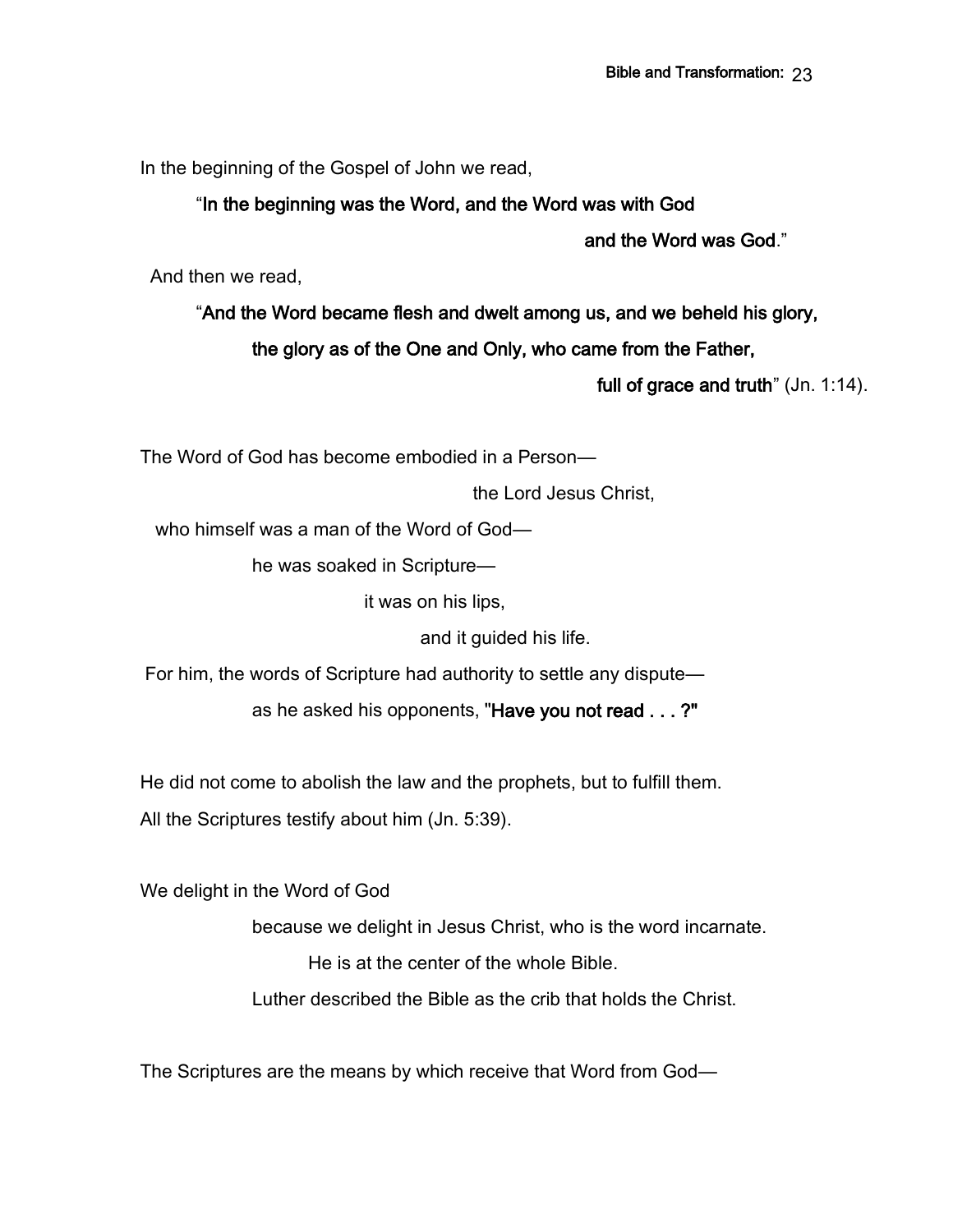that word which alone brings grace and truth,

forgiveness and life.

Friends, have you encountered Jesus personally in your life?

I direct you to the word of the God—

read one of the Gospels—just read it and ask God to open your heart to the wonderful person who is revealed there.

There is one one like him—full of grace and truth.

Go to the word of the Lord to come to know the Lord of the word.

John Stott writes this—"The Bible, then, has an essential place in the life of a Christian.

For the revelation of God leads to worship,

the warning of God to repentance,

the promises of God to faith,

the commands of God to obedience

and the truth of God to witness.

It is no exaggeration to say that without Scripture a Christian life is impossible."

"How sweet are your words to my taste,

sweeter than honey to my mouth!" —Ps. 119:103 //

The Word of God

 $\overline{\phantom{a}}$  , where  $\overline{\phantom{a}}$ 

empowered by the Spirit of God

that brings the life of God into our lives.

There can be no mature Christian life

without a serious engagement with the Bible.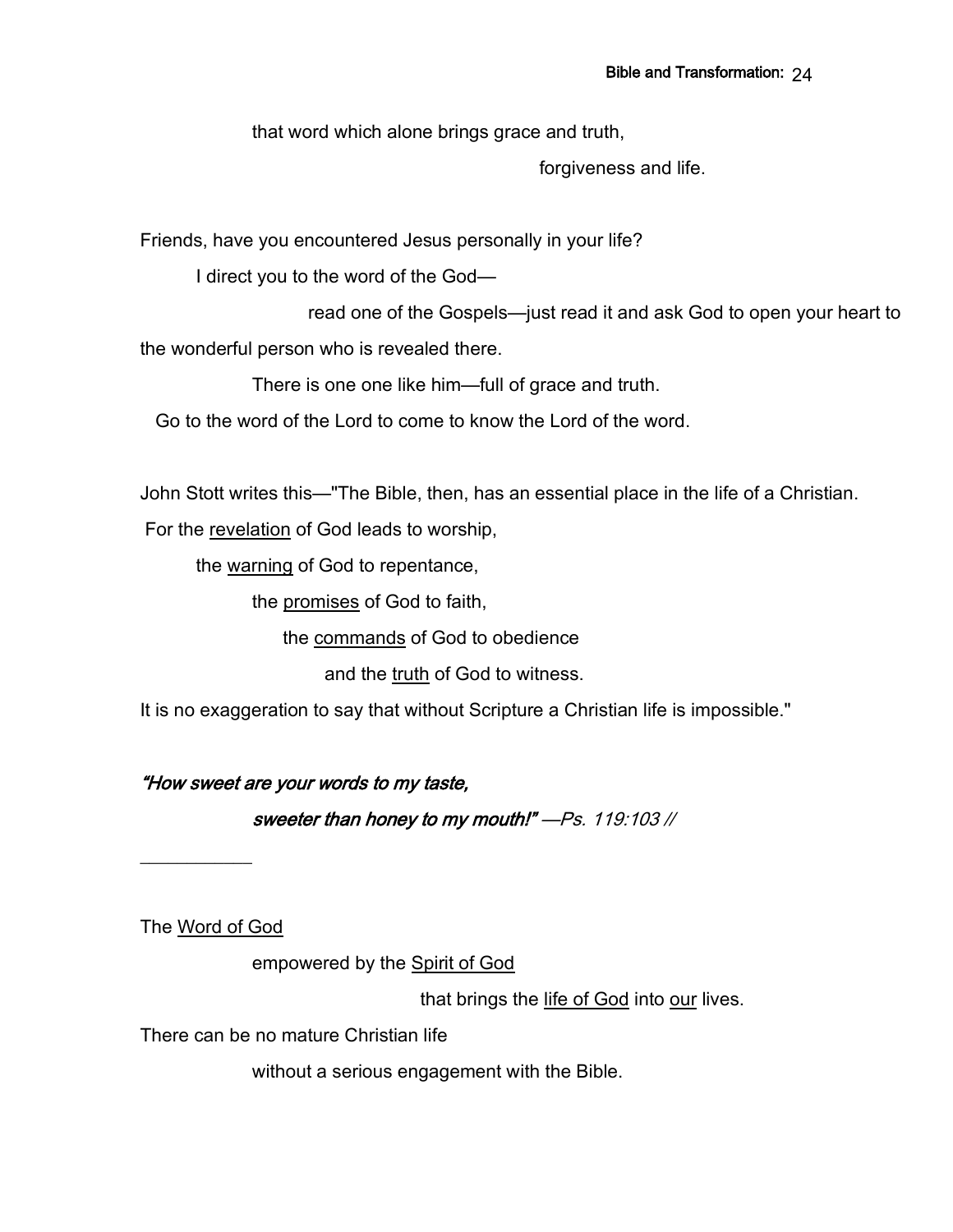So let me urge you to avail yourselves of the many ways

we can engage the Word of God.

1) Obviously, you are engaging it right now through preaching—biblical preaching.

And this is the central task of any pastor—

to feed God's people from God's word.

Don't neglect the weekly exposure to the word in our worship.

There is something very powerful about

the Word of God proclaimed in the context of worship—

in the company of God's people.

God speaks!

So pray for your pastor—pray for his preparation and pray for his preaching.

And pray that you may be attentive to that word,

becoming hearers and doers.

2) We engage the Word of God through reading it—

I think of the reading of God's Word in worship—that's important;,

but also personal reading--just read the Bible--every day—

it is nourishment for your souls.

Read it in big chunks, and read it in small morsels—but read it.

There is value in reading the Bible not just about the things you may learn about particular topics—

the very act of reading Scripture,

in the conscious desire to be shaped and formed within the purposes of God—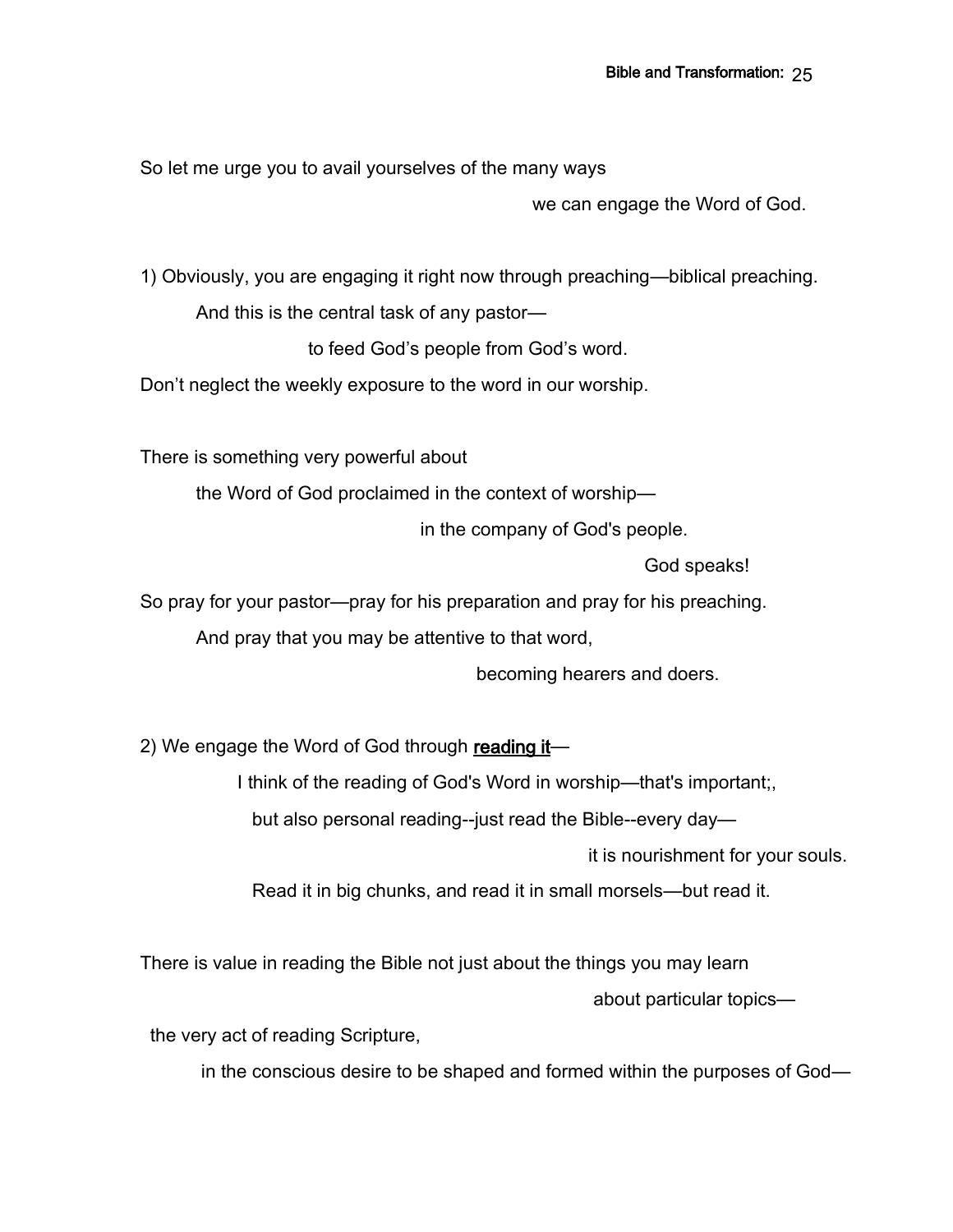it itself an act of faith, hope and love, an act of humility and patience— It becomes a habit.

Read through the whole Bible

And over time it will shape your mind—

the reading of Scripture draws us into the real world—

the real world in which God is the central character.

It shows us that we live in a moral universe

with God as King and Judge,

a universe in which the highest reality is God's holy love

revealed in the cross of Christ.

It draws us into the great story he is writing in human history.

The story of Creation, Fall, Redemption and a glorious Consummation and we are to perform our part in that grand drama.

It's important to have a plan for reading the Bible—any plan will do—just do it.

3) We engage the Word of God through teaching and study avail yourself of good teaching in our SS classes and Bible studies.

4) We engage the Word of God through discussion-

read the Bible in fellowship with others— The Holy Spirit works through the corporate body of Christ to help us understand God's Word.

Discuss the Word of God with others in small group,

or even discuss the word of God with authors in books—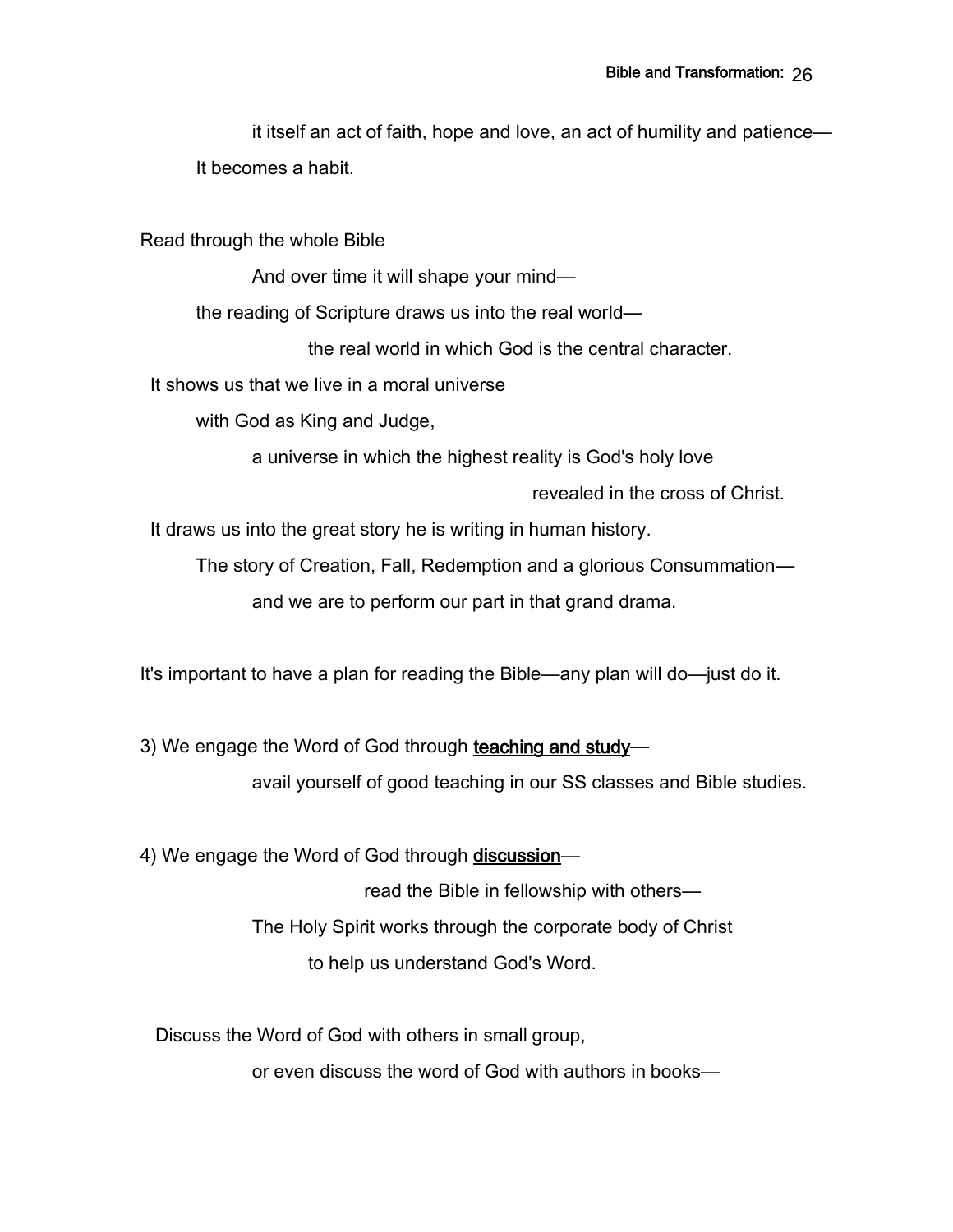dialogue with them—

authors old and new

5) We engage the Word of God through meditation-

reflect on what you read—

chew on it; let its truth sink into your heart.

6) We engage the Word of God through memorization—

hiding God's word in your heart—

It becomes readily available to you—it becomes a source for meditation.

This requires discipline and accountability—

it's best done in partnership with others.

Find someone who will partner with you in that spiritually enriching practice.

7) We engage the Word of God through prayer—

God speaks to us; we respond in prayer.

Read the Bible and then ask, How should this lead me to pray—

in praise, or confession or supplication?

Speak back to God what you learn from his Word.

 $\overline{\phantom{a}}$  , where  $\overline{\phantom{a}}$ 

8) I might add that we can engage God's Work through singing as well— God's Word joined to music is very powerful,

as it affects us emotionally

Let the Spirit of God use the Word of God to transform you God's Word not only informs our minds,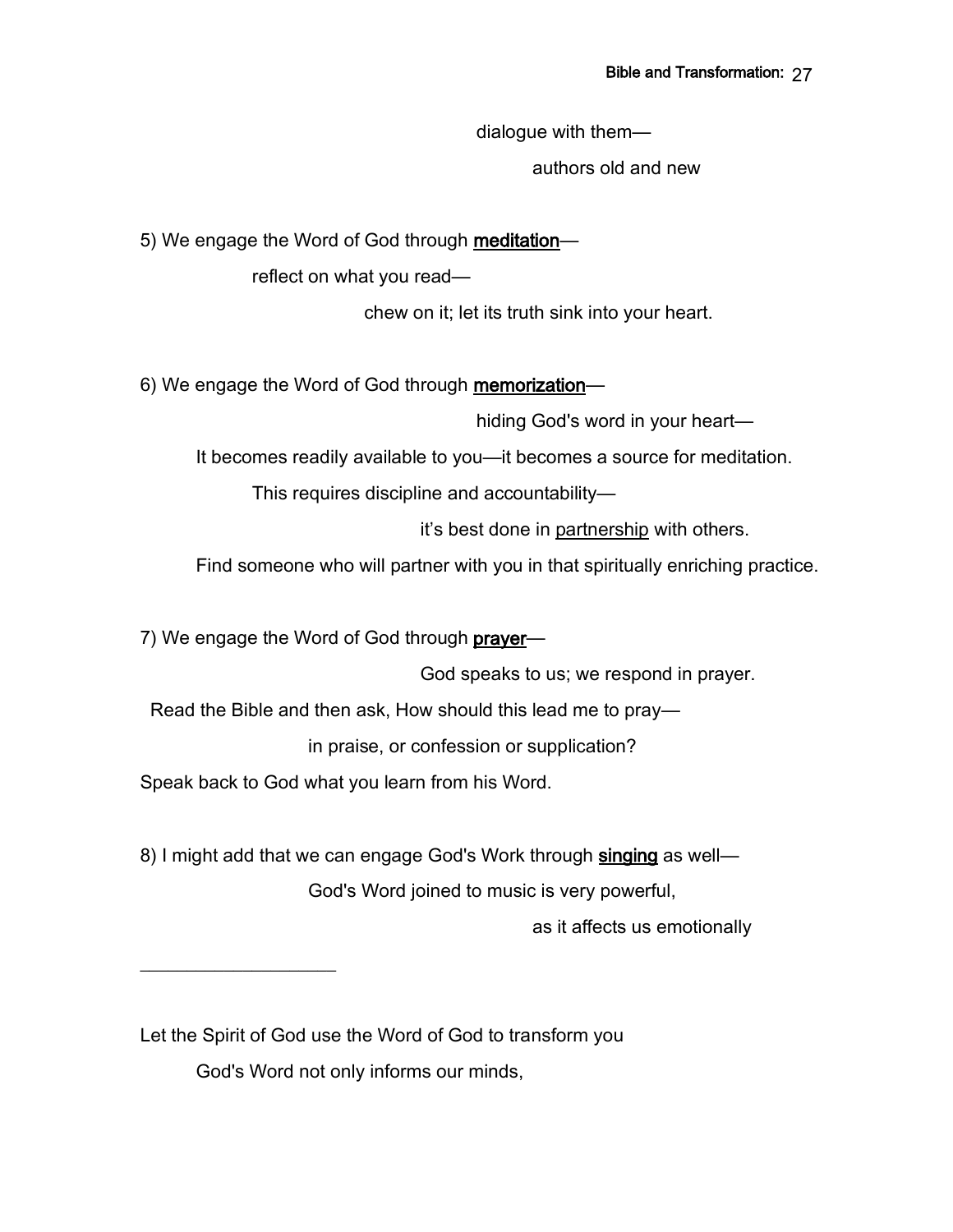it also changes our hearts.

# 1Th. 1:5 "our gospel came to you not simply with words, but also with power, with the Holy Spirit and with deep conviction." (also 1 Cor. 2:14)

D. L. Moody—"The Bible without the Holy Spirit

is a sundial by moonlight."<sup>3</sup>

By the Spirit's work

"the word of God is living and active.

Sharper than any double-edged sword,

 it penetrates even to dividing soul and spirit, joints and marrow; it judges the thoughts and attitudes of the heart" (Heb. 4:12).

Word and Spirit can't be separated.

I like how pastor Warren Wiersbe puts it:

When the child of God Looks into the Word of God And sees the Son of God, He is changed by the Spirit of God Into the image of God For the glory of God.

In conclusion I leave you with this:

 $\overline{\phantom{a}}$ 

<sup>&</sup>lt;sup>3</sup> Consider William Law: Without the present illumination of the Holy Spirit, the Word of God must remain a dead letter to every man, no matter how intelligent or well-educated he may be... "3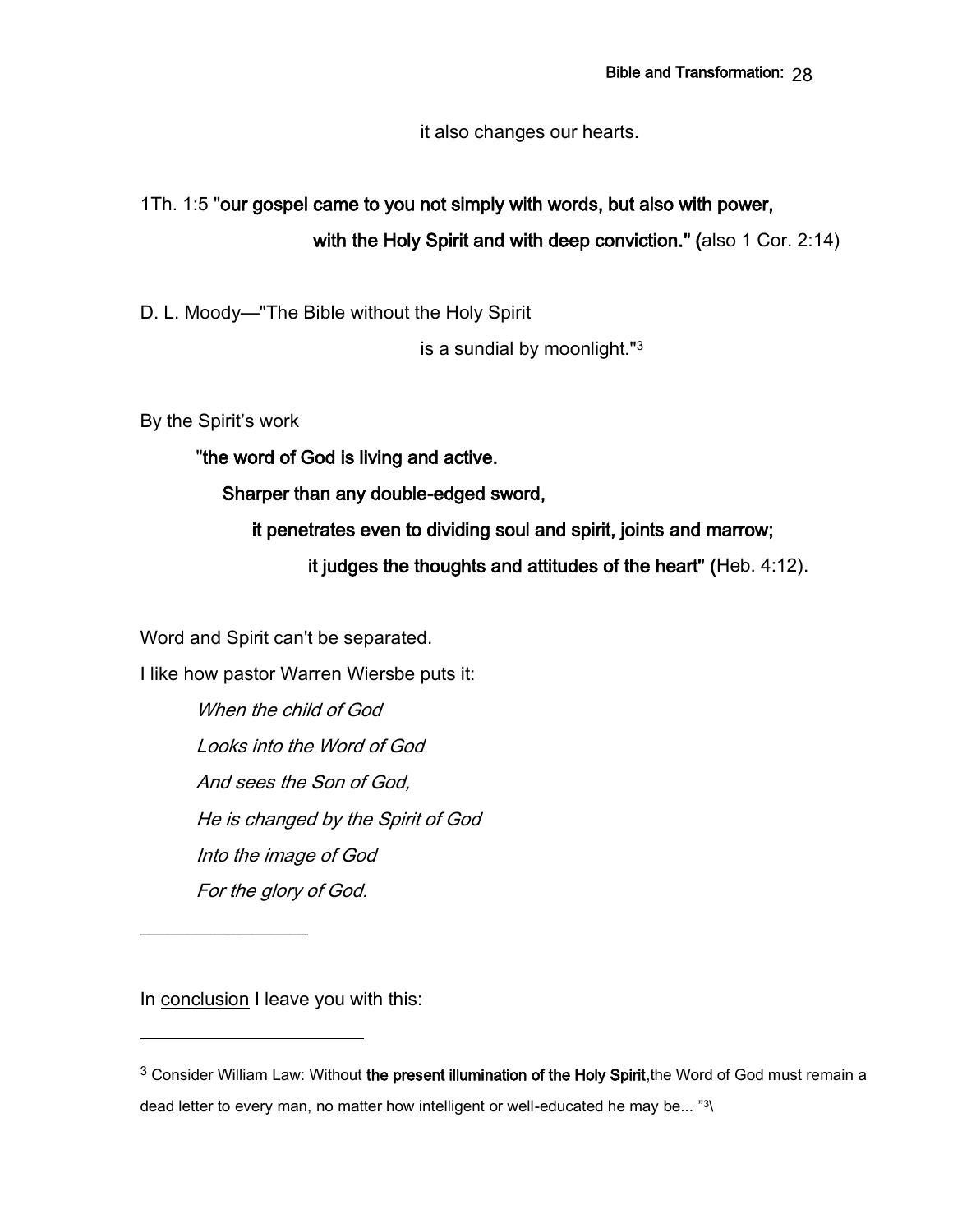The translation team of the King James Bible (1611) wrote a preface to their work

that not only addressed their patron, the King, but also the "gentle reader."

They urged these ordinary men and women

to read, search, study and love the sacred Scriptures—

I quote: "But now what piety without truth?

What truth (what saving truth) without the Word of God?

What Word of God (whereof we may be sure) without the Scriptures? The Scriptures we are commanded to search.

They are commended [who] searched and studied them.

They are reproved [who] were unskilled in them, or slow to believe them.

They can make us wise unto salvation.

If we be ignorant, they will instruct us;

if out of the way, they will bring us home;

if out of order, they will reform us;

if in heaviness, comfort us;

if dull, *quicken* us;

if cold, inflame us.

Tolle, lege; tolle, lege, "Take up and read; take up and read...."4//

Prayer—

 $\_$ 

Augustine later wrote this prayer regarding the Bible and its power—

Lord, "I know no other book so destructive of pride,

so potent a weapon to crush your enemies and all who are on their guard against you,

refusing to be reconciled with you and trying to justify the wrong that they do.

<sup>&</sup>lt;sup>4</sup> Cited in Timothy George, Reading Scripture with the Reformers, p. 255.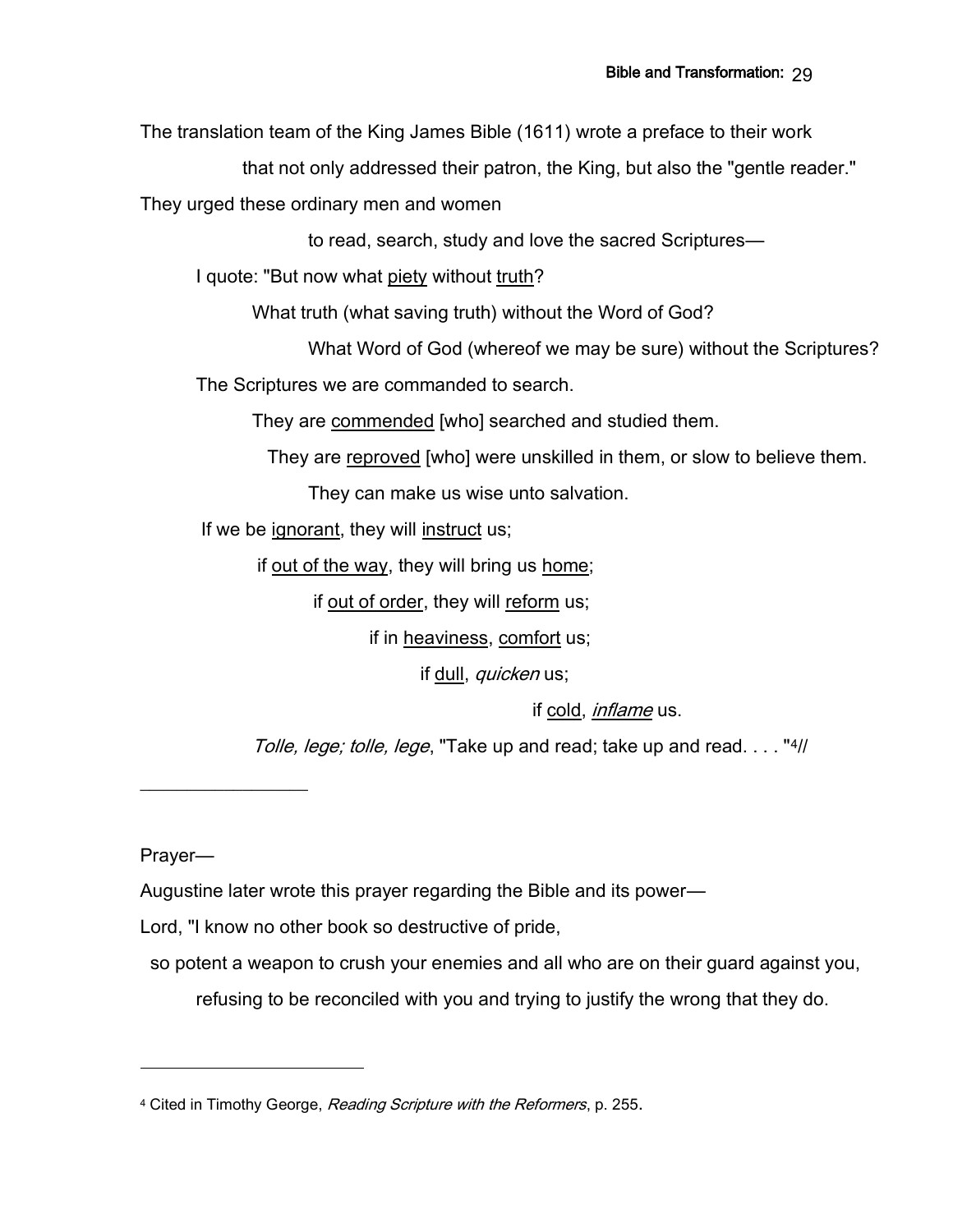O Lord, I know no written words so pure as these,

none that have induced me so firmly to make my confession to you,

none that have so eased for me the task of bowing my neck to your yoke

or so gently persuaded me to worship you for your sake and not for mine. Let me understand them, good Father.

Grant me this gift, for I submit myself to them . . ."

Song: #275 How Firm a Foundation

Benediction:

 $\overline{\phantom{a}}$ 

For everything that was written in the past was written to teach us,

so that through endurance and the encouragement of the Scriptures

we might have hope—to the glory of God, who is blessed forever. Amen.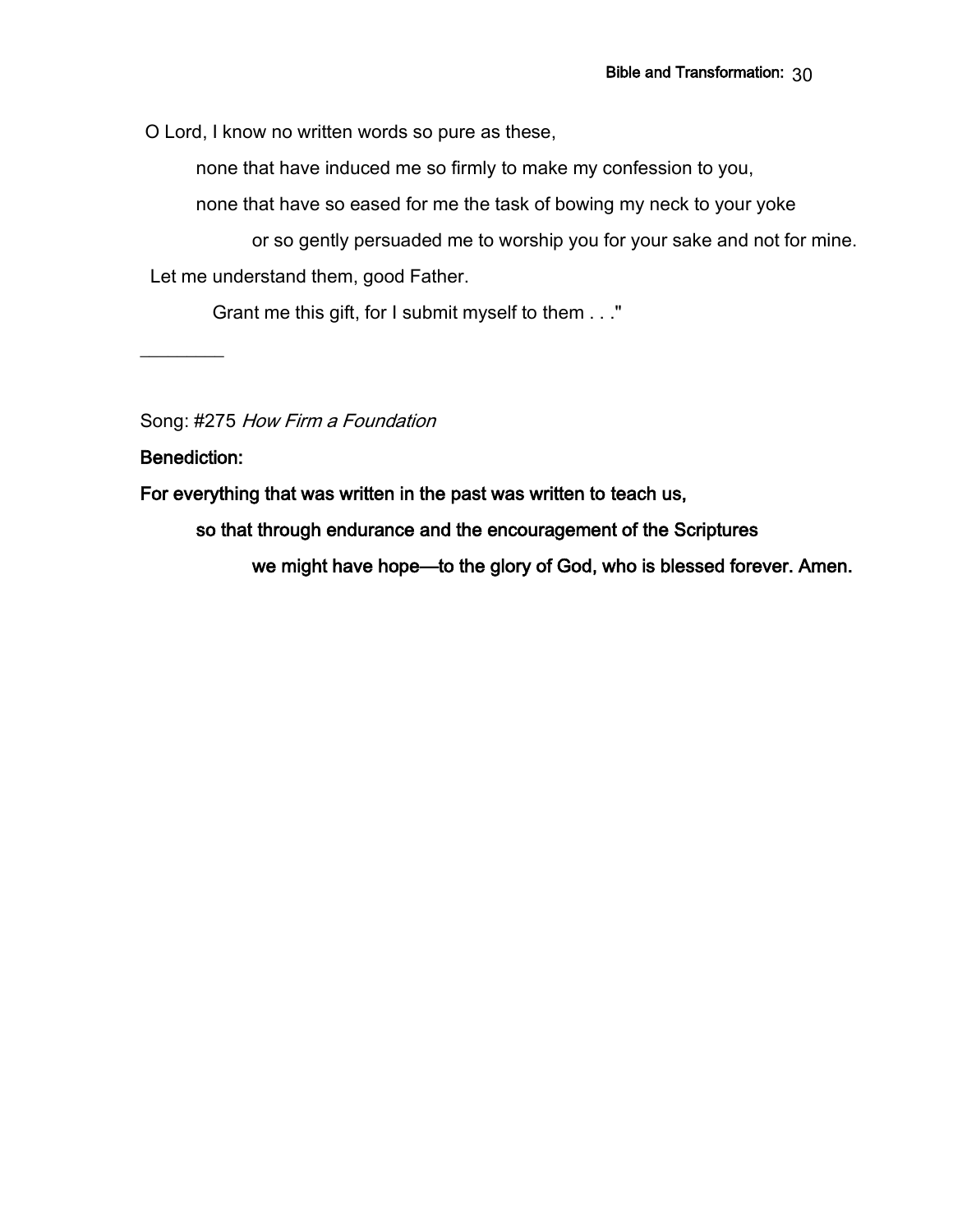Great Themes in Discipleship, #6 March 13, 2022

# "Spiritual Transformation Through the Word of God" (Psalm 119)

 Throughout history, the Word of God has had transforming power, and that is no less true today. This is a fundament truth that we dare not neglect: The Word of God empowered by the Spirit of God brings the life of God into our lives.

I. A Biblical Mandate (1 Peter 1:23-2:3)— We are to crave God's Word as a newborn baby craves milk.

II. Why We Should Delight in God's Word (Ps. 119)—

1) The Word of God Reveals Eternal Truth

2) The Word of God Gives Practical Wisdom

3) The Word of God Leads Us to Moral Purity

4) The Word of God Results in Real Freedom

5) The Word of God

Provides Emotional Encouragement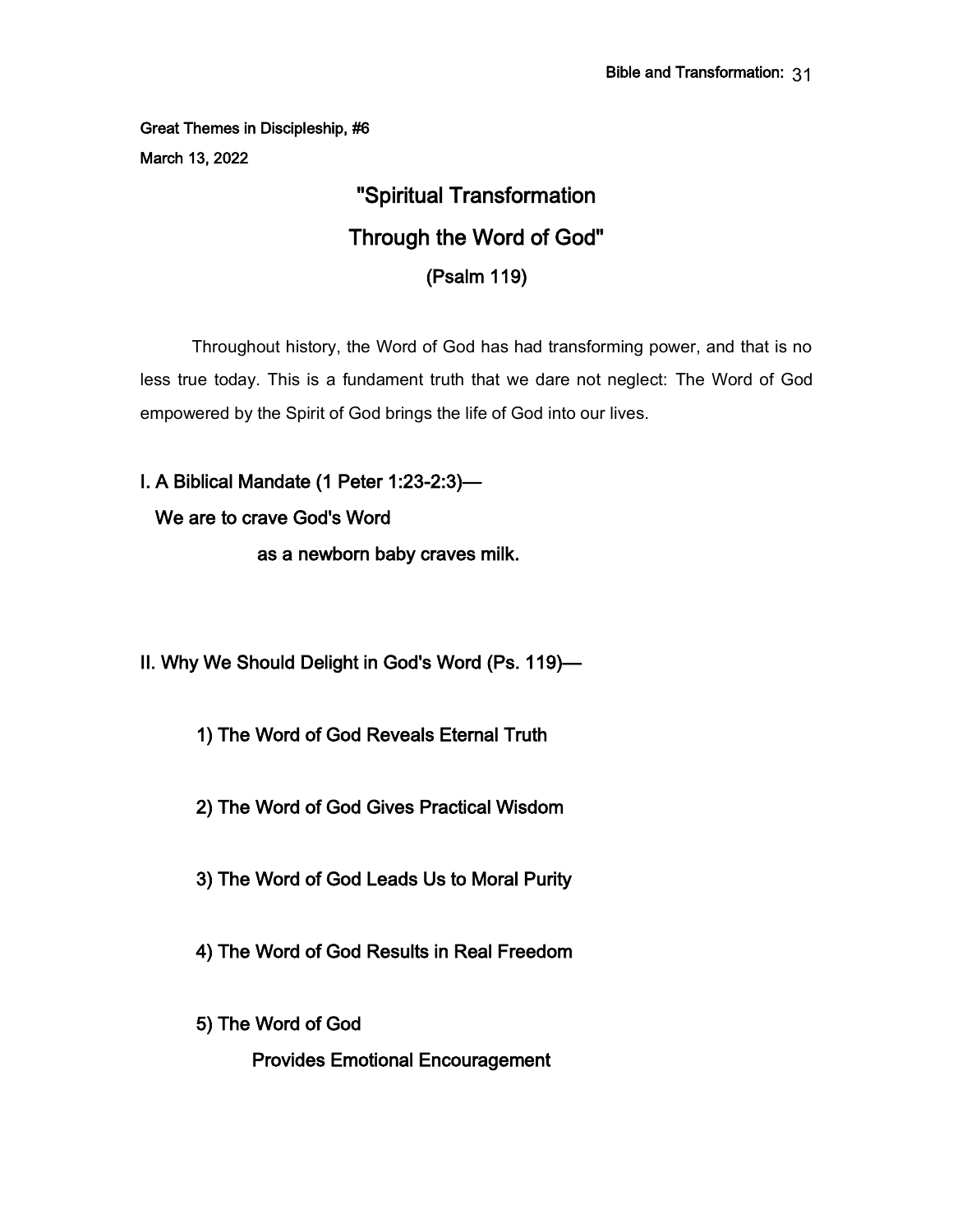6) The Word of God Expresses the Love of God

III. We Must Engage the Word of God—

with mind, heart, and will,

through the Holy Spirit

Tolle, lege; tolle, lege,

"Take up and read; take up and read. . . . "